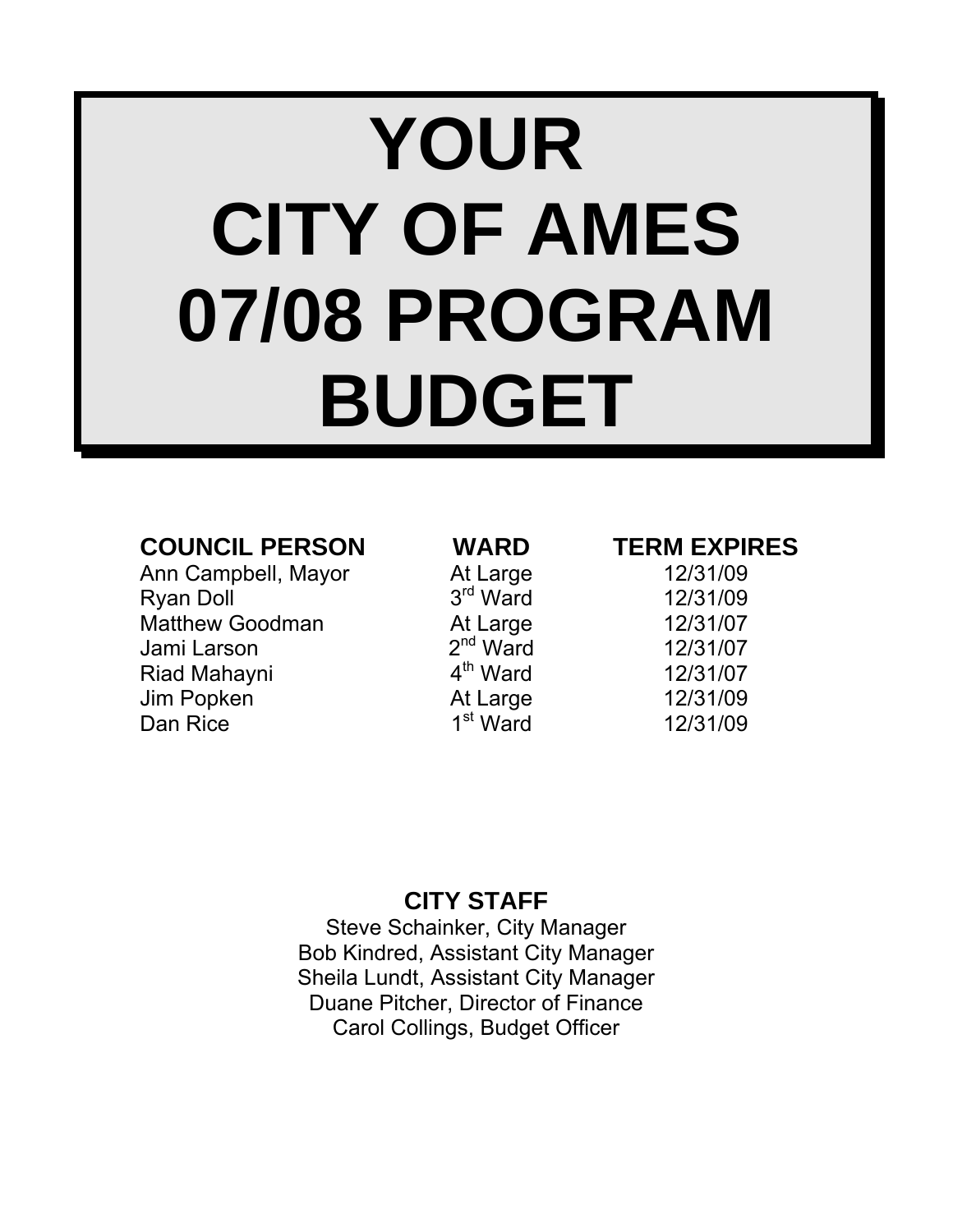City Manager's Office

515 Clark Avenue, P. O. Box 811 Ames, IA 50010 Phone: 515-239-5101 Fax: 515-239-5142

March, 2007

Mayor and Ames City Council:

Attached is the adopted budget for fiscal year 2007-08 which reflects expenditures totaling \$149,582,390. Since we operate a wide variety of services, utilities, and enterprise funds, the budget is too complex to draw any conclusions from this total. However, our program budget format does allow you to focus on the individual services that are of interest and evaluate the magnitude of expenses, the sources of revenues, and the quality of service in this financial/management plan for the City of Ames.

This will be an exciting and challenging year as you can see by the number of new initiatives and highlights summarized below:

#### **PROPERTY TAX SUPPORT - \$ .18 Rate Increase**

**The FY 2007-08 budget requires a 1.79% increase in the City tax rate from \$10.25 per \$1,000 of taxable valuation to \$10.43 per \$1,000 of taxable valuation, or an additional 3.77% of new property tax revenues over the FY 2006-07 budget (page 43).** 

As we began the preparation of the budget, it appeared that our goal to maintain the same level of quality services for our citizens was in jeopardy due to the fact that our growth in the taxable valuation was only 1.9%. This relatively small increase is due to a slowdown in the new and existing housing market, the continuation of the conversion of existing apartments taxed at commercial rates to condos/co-ops taxed at the lower residential rates, court ordered reductions in assessments on major commercial and industrial properties, and the continuing erosion of our tax base with a further decrease in the state mandated rollback percentage.

Fortunately, this discouraging news was offset by the fact that our required contribution to the state mandated Police and Fire Retirement System will remain the same in FY 07-08 as will our projection for health insurance costs. Historically, we have experienced significant increases in these two categories which, because of their magnitude, have impacted our General Fund and property taxes.

#### **ENHANCING OUR NEIGHBORHOODS – Proactive Enforcement of Existing Codes**

For years, we have touted the fact that our city is free from any deteriorated neighborhoods. While this fact remains true today, I believe we have reached a point where more serious attention must be given to our established neighborhoods to ensure that they do not degrade in the future. Towards this end, **the Building Safety program (page 100) reflects \$86,000 from property tax proceeds**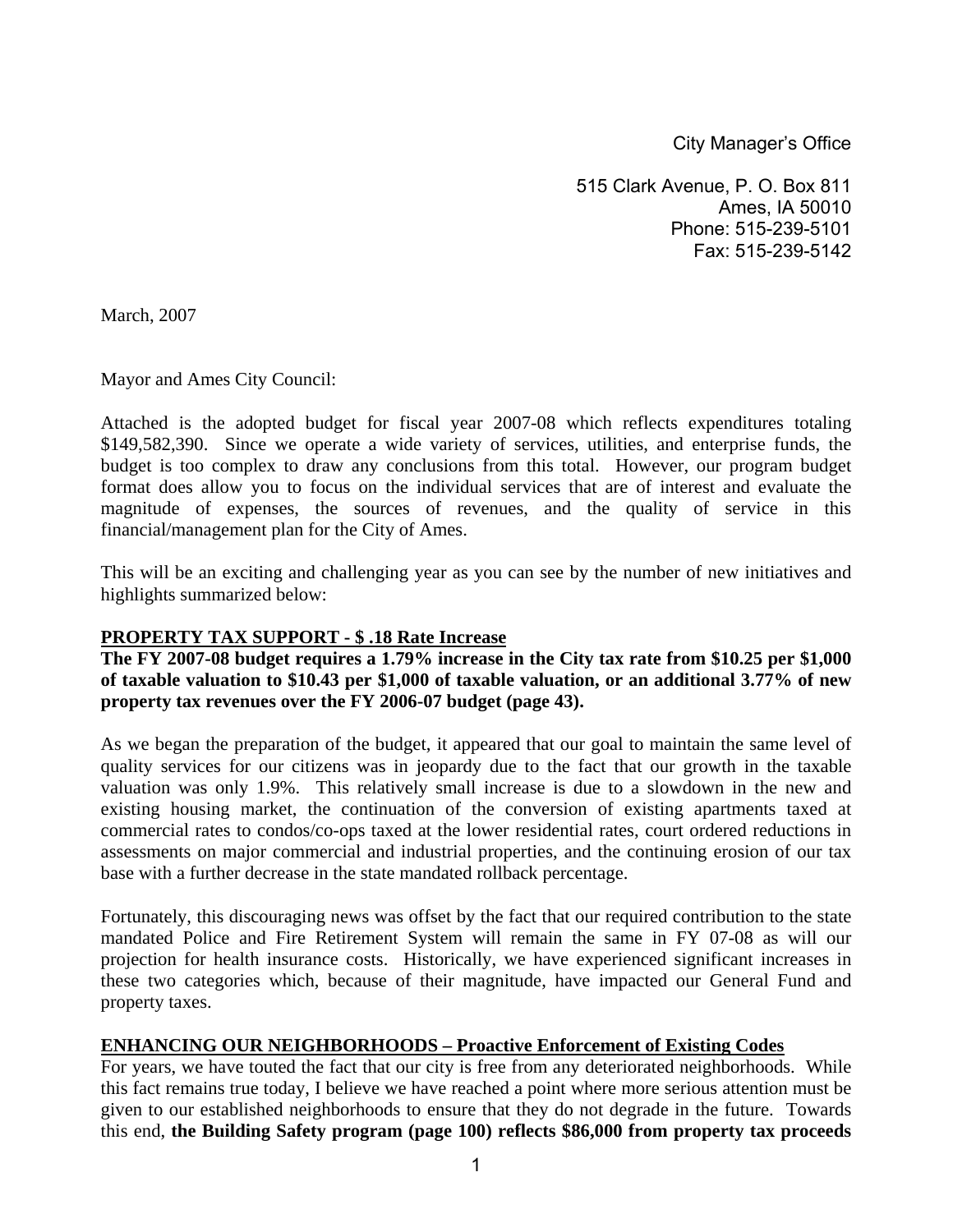**to finance a new Property Maintenance Inspector position and 15% of our Building Official's time. These changes will allow us to alter our philosophy from a reactive to a proactive approach to enforcing the existing codes that impact the quality of our neighborhoods. These codes involve zoning, noise, parking, junk cars, trash, sign, and weed issues. This new approach to code enforcement will require the City Council's full support given the increase in violations that will result and the subsequent public outcry that will no doubt follow. Next year, it is hoped that the City Council will give serious consideration to the adoption of a new property maintenance code after the appropriate amount of public dialogue has identified the positive and negative impacts of this type of comprehensive code.** 

In order to accomplish this proactive enforcement strategy, a reorganization of the Inspections Division is needed. **A new Building Code Inspection Supervisor position has been added to allow the Building Official the necessary time to be more involved in this time-consuming proactive enforcement. In addition, the Rental Housing Inspector position will be replaced by a Housing Inspection Supervisor position that will devote approximately 75% of time towards rental inspections and the remaining 25% towards supervising part-time inspectors and support staff devoted to the rental inspections program. Both of these positions will be funded by user fees.** 

In addition to improved code enforcement, neighborhood association representatives have expressed the desire to improve communication among their membership and with the City. In response to these needs, **this budget supports 1) the creation of a quarterly Neighborhood Newsletter published and circulated by the City's Public Information Officer with funding from the Neighborhood Improvement Grant program, and 2) instructional sessions by our Information Services staff to assist neighborhood representatives in establishing their own private blogs.**

#### **STORM SEWER UTILITY – \$ .35 Rate Increase – Improved Storm Water Protection**

In previous years, I have forecasted that the EPA's National Pollutant Discharge Elimination System would necessitate an increase in our monthly Storm Sewer Utility fee to cover the costs associated with meeting these new federal requirements. These requirements include public education/outreach, construction plan review, post-construction management, and illicit discharge investigations/detection.

Initially, we attempted to accomplish this additional workload with existing staff, but we have found that the responsibility is too large to handle in this way. **We believe the protection of our waterways is so important that a new Storm Water Technician has been introduced in this budget to bolster our effectiveness in this critical area. This position will be supported by the Storm Sewer Utility fees, developer reimbursements, and new permit fees (pages 320-321).**

**I am also excited to announce that the budget includes funds for the City to construct a number of rain gardens and a buffer strip to serve as examples of how these low-impact development techniques actually work. In addition, we will provide grants for property owners to construct their own rain gardens (page 321).** 

In reviewing the traditional operating costs, the new initiatives, and projected capital improvement projects for the next five years, it was evident that a \$ .35 increase in our Storm Sewer Utility fee would be needed beginning in FY 2007-08, bringing the total monthly fee to \$2.60 per customer.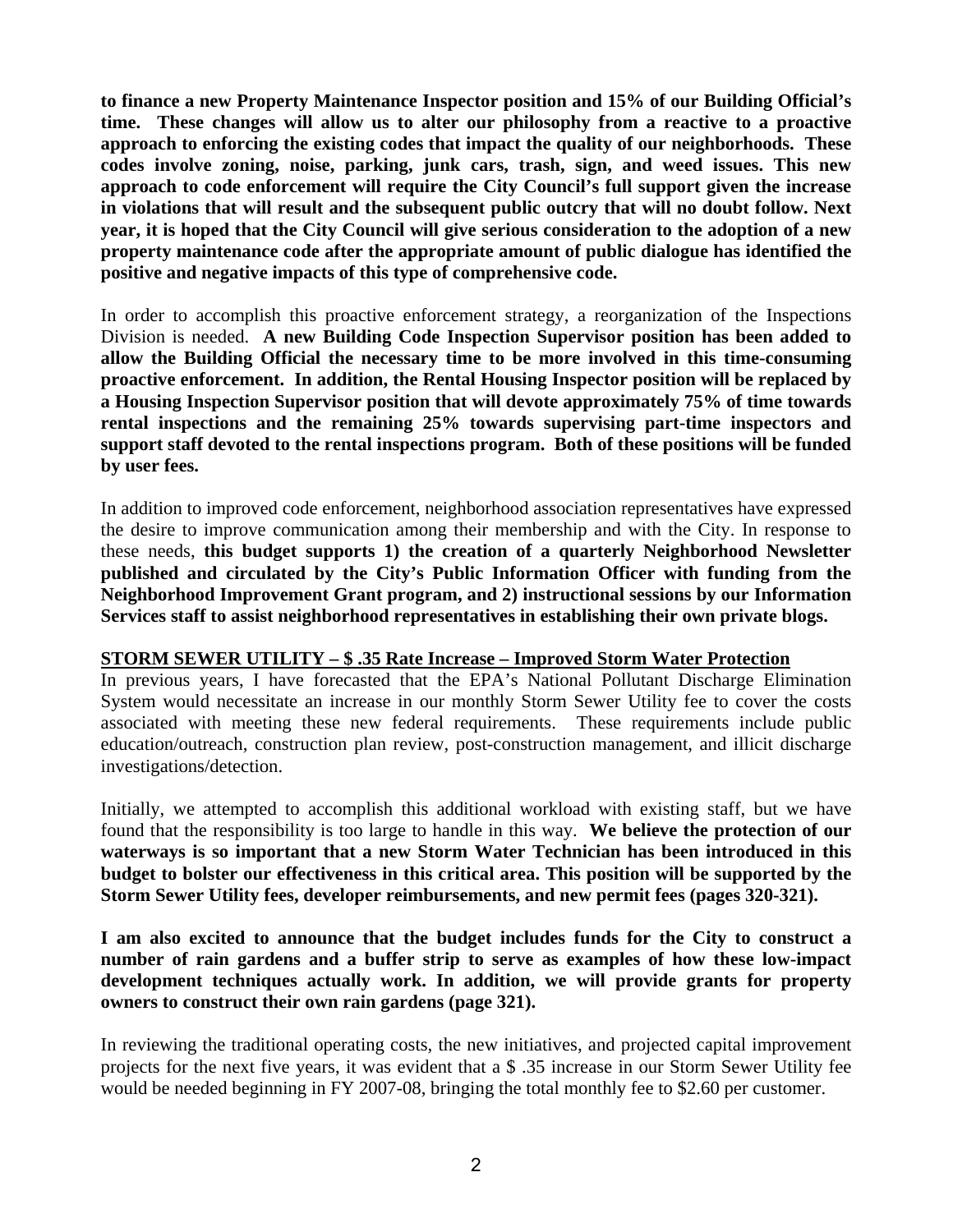#### **ONE COMMUNITY – Connecting ISU Students With Our City Government**

One of the top goals of the City Council is to connect our citizens with city government. One objective established by the Council under this goal is to employ more ISU students who represent a major segment of our population. **Towards this end, this budget reflects significant expenditures for interns and temporary employment positions that are filled primarily by ISU students.** These employment opportunities provide students with flexible hours to earn money to help defer educational expenses and practical experiences to bolster their resumes. The City benefits as well from this investment gaining lower cost, very enthusiastic and highly skilled employees. In FY 2006-07, we earmarked \$60,000 for interns and in FY 2007-08 we have increased this commitment by \$79,129 for positions in the City Manager, Public Works, Electric, Water and Pollution Control, Fire, Planning and Housing, and Legal departments.

#### **PARKING FUND – Providing Adequate Revenue**

During our budget guideline session this fall with the City Council, we pointed out that the expenses associated with enforcing the parking laws, prosecuting violators, and maintaining the parking lots were outstripping the projected revenue for these services. In addition, in response to requests from the Main Street Cultural District, the City Council has been waiving parking meter fees during various special events totaling \$25,000 annually, thereby causing a further loss in revenue.

In order to assess this situation, an employee team was created. Based on the team's research, **this budget includes the following (page 199):** 

**-An increase in overtime parking fines from \$3.00 to \$5.00.** 

**-Illegal fines will remain at \$10.00, but will increase to \$15.00 after 7 days rather than after 30 days.** 

**-Allowing the collection agency to report the status of an individual's unpaid parking fines to credit companies.** 

These changes are estimated to yield an additional \$68,000 per year.

In addition, a review of the time spent by our Community Service Officers (CSOs) from the Police Department indicates that approximately 20% of their time is devoted to non-parking services that free up our police officers' time on patrol. **Therefore, approximately \$27,000 of the CSOs' funding will be shifted from the Parking Fund to the General Fund beginning in FY 2007-08.** 

#### **ELECTRIC UTILITY – No Rate Increase – Reorganization Begins**

Our goal in Electric Services is to establish rates that generate sufficient revenue to cover our operating and capital improvement expenditures and still maintain a \$10.5 million balance. Because of the first rate increase (3.5% in FY 2006-07) in over twenty-five years, we are able to reach this objective in FY 2007-08. Therefore, **no rate increase is contemplated with this budget.** As we plan for a major facility expansion to meet our customer needs for the next twenty years, we intend to initiate a similar rate increase in FY 2008-09 and one more larger increase shortly thereafter to finance our ultimate facility proposal.

When new department heads join the city, I request that they review their existing organizational structure and offer suggestions for improving their services. This type of review has yielded a suggestion that two new positions be added to the staff of Electric Services. The first position, **an Energy Trader (page 160-161), will allow one person to focus attention on searching the power grid each day to consummate deals to purchase energy at a rate less than we can produce it. In addition, this person will also market our excess energy when it is available.** This purchase/sales activity is currently included in the responsibilities of the power plant operations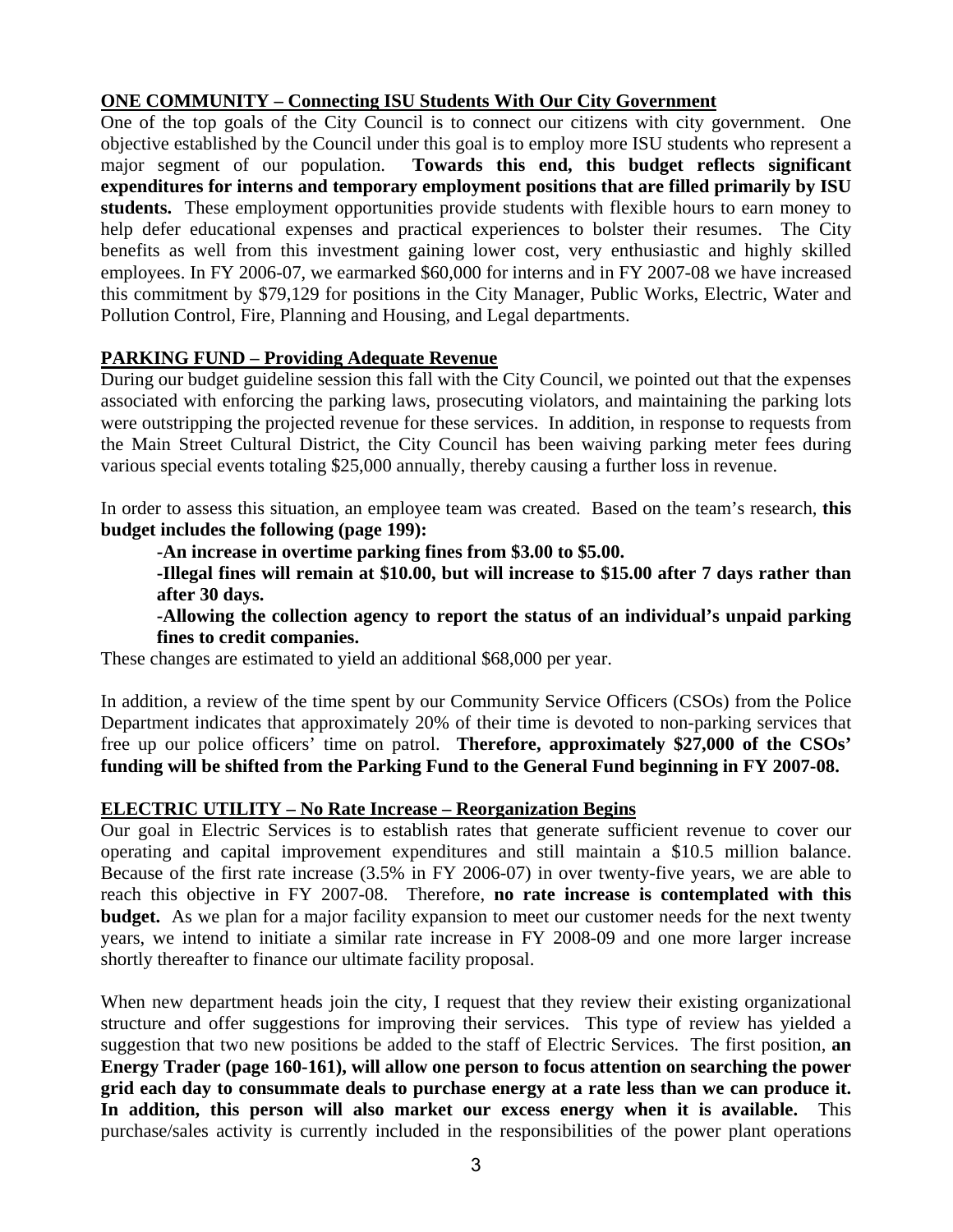personnel who, because of higher priority tasks, have difficulty accomplishing these transactions. It is anticipated that the increased revenue and decreased expenditures generated by this new position will cover its cost.

In addition, the power plant industry has become so complex that it is no longer reasonable to assume that one supervisor can oversee both the maintenance and operating personnel. Therefore, **this budget includes a new Power Plant Operations Supervisor position to provide focused leadership to this critical segment of the plant** (pages 158-159). I suspect that the reorganization in Electric Services is not complete. In future budgets, we are likely to see some positions that have been in place for some time replaced with different positions as opportunities present themselves.

A third new position, **a Procurement Specialist**, has been introduced into the Purchasing Services program (pages 346-347). This new position **is now needed to meet the additional procurement demands that resulted from a recent change in state legislation requiring an increasing number of ongoing projects to adhere to the more time consuming bidding process.** Based on workload, this new position will be paid for out of Electric Services funds.

#### **WATER UTILITY – No Rate Increase**

While **no water rate increase is planned for FY 2007-08**, we anticipate that a series of rate increases will be needed beginning in FY 2009-10 with a 10% adjustment in order to finance the renovation of our aging water plant.

We learned last summer when we were experiencing an 18% growth in our peak usage that voluntary conservation could significantly reduce water consumption. Therefore, **this budget introduces a new conservation initiative utilizing an ISU marketing class and an extensive customer education program to help reduce water consumption** (pages 126-127).

**In addition, the increased number of capital improvement and ongoing maintenance projects have justified the need to increase two ¾ time Environmental Engineer positions to full time.**  This increase is allocated equally between the Water Utility and the Sanitary Sewer Utility (pages 126-127 and 144-145).

#### **SANITARY SEWER UTILITY – No Rate Increase**

Here again, **no sanitary sewer rate increase is being requested in FY 2007-08**, but we are projecting the need to initiate a series of rate increases starting with a 10% adjustment in FY 2010- 11, depending on the magnitude and timing of the facility expansion project that is ultimately required by the state and federal governments.

**Our emphasis this year will be working with the Iowa Department of Natural Resources to obtain a discharge permit that is supported by proper analysis and consistent with the Iowa Water Quality Standards. In addition, we will be examining the relative costs of several disinfection alternatives in preparation for accomplishing this task to protect our waterways.** 

**RESOURCE RECOVERY PLANT – No Increase in Per Capita Charge or Tipping Fee** We continue to have good news for our partners in the Resource Recovery operation. **The per capita charge to participating municipalities will remain at \$10.50 in FY 2007-08 and the tipping fee**  will not increase from the current cost of \$52.75 per ton (page 121). Since the City's annual obligation represents approximately 59% of the total subsidy, or \$423,475, our taxpayers will also benefit from the excellent financial condition of this facility.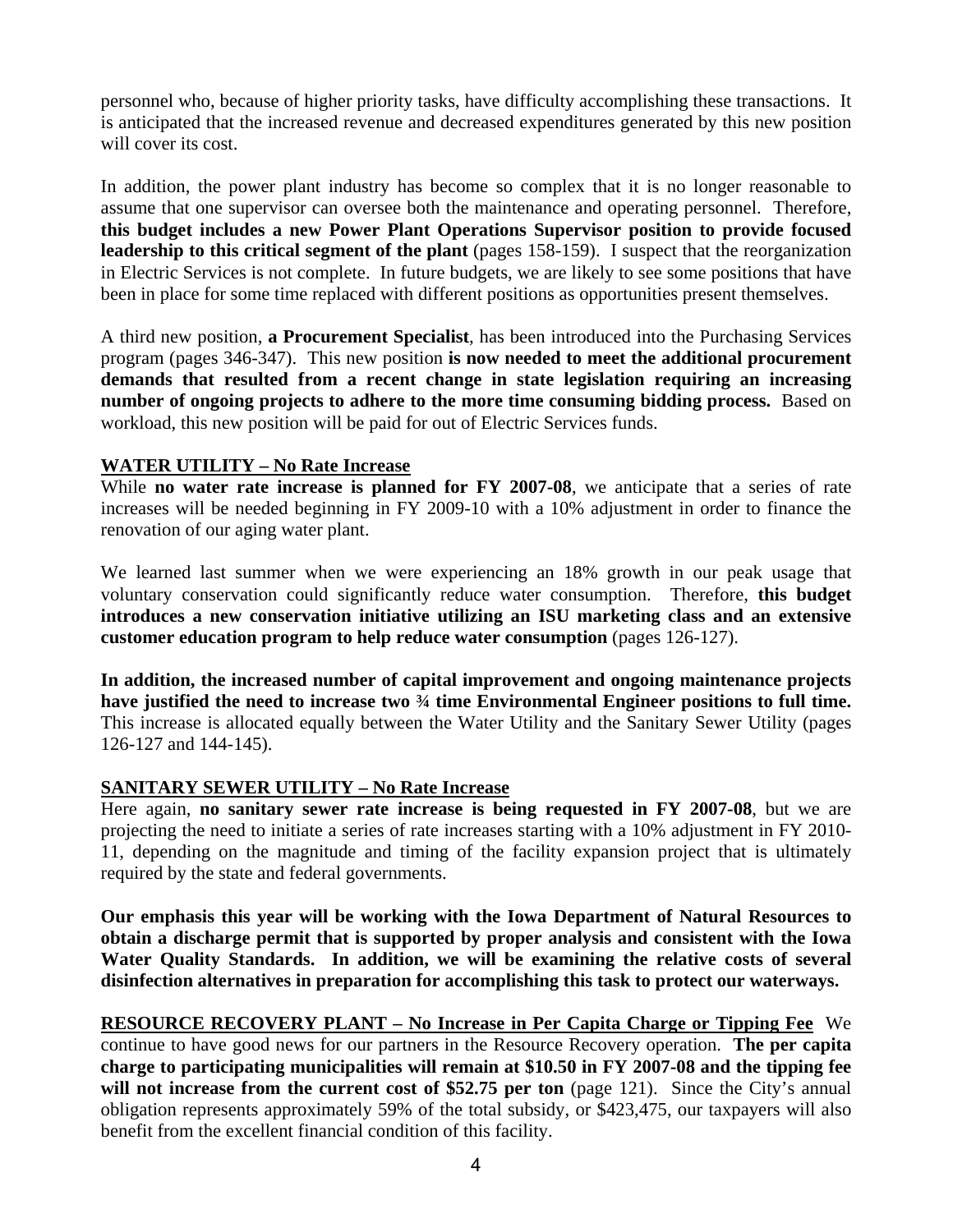#### **AFFORDABLE HOUSING – Continuing the Commitment**

An ongoing goal of the City Council is to provide affordable housing opportunities for individuals who wish to live in our community. In an effort to accomplish this goal, we have maintained four programs: our Section 8 program to provide subsidized rental housing, our Community Development Block Grant and Ames/Story County Partnership programs to offer homebuyer and minor repair assistance, and our own affordable housing program to purchase older homes to ensure their status as owner-occupied units.

Traditionally, we administered these four programs with available balances and administrative monies from federal grant programs. As federal assistance for these programs decreased and state funding forced us to cut back programs throughout our budget, we were forced to make two decisions to reduce our administrative costs by: 1) contracting out our Section 8 program to the Fort Dodge Housing Authority; and 2) eliminating full-time positions and attempting to work with parttime employees. For a number of reasons, the relationship with Fort Dodge was terminated and we no longer believe that part-time employees are adequate to handle the complexities of these programs.

**The FY 2007-08 budget includes a reinstatement of 1.5 FTE to assist with these important programs** (pages 278-283). Of this total, 1.0 FTE will be added to the 1.15 FTE already assigned to the Leased Housing program and will require \$16,319 from the Housing Assistance fund balance to cover the total expenses, .12 FTE will be added to the .20 FTE already assigned to Ames/Story County Partnership program and will require approximately \$27,000 from the Partnership fund balance, and .38 FTE will be added to the .90 FTE already assigned to the CDBG program although sufficient administrative monies will be available within this fund to cover the costs of this federal program.

In regards to the Leased Housing program, the City Council must eventually choose to continue to deplete available fund balances to finance the administrative costs of the program, discontinue the program, allow another agency to administer the program, or include the administrative costs in the ASSET process.

#### **RECREATION FACILITIES – Restoring Adequate Available Balances**

Because the Ames/ISU Ice Arena and Homewood Golf Course are basically seasonal operations, we attempt to maintain certain available balances in these enterprise funds to handle cash flow needs during those months when little or no revenue is received.

Even with the 5% increase in ice rental fees in FY 2006-07 and an additional 5% boost in FY 2007- 08 at the Ames/ISU Ice Arena, we were projecting to end the fiscal year with only an \$11,752 fund balance, well short of our stated goal of \$68,000. It is staff's belief that any further increase in fees would only serve to reduce the number of rental hours. **As a short-term strategy to restore the available balance, this budget assumes that the annual \$40,000 contribution from the City and ISU to fund a capital reserve fund for the Ice Arena will be diverted to the operation balance in FY 2007-08 to increase the projected ending balance to \$51,752** (pages 406-407). It is obvious that more needs to be done to ensure that this operation remains financially viable. During the next year, the City staff will be working closely with ISU officials to generate more ice rental revenue during the non-peak summer months.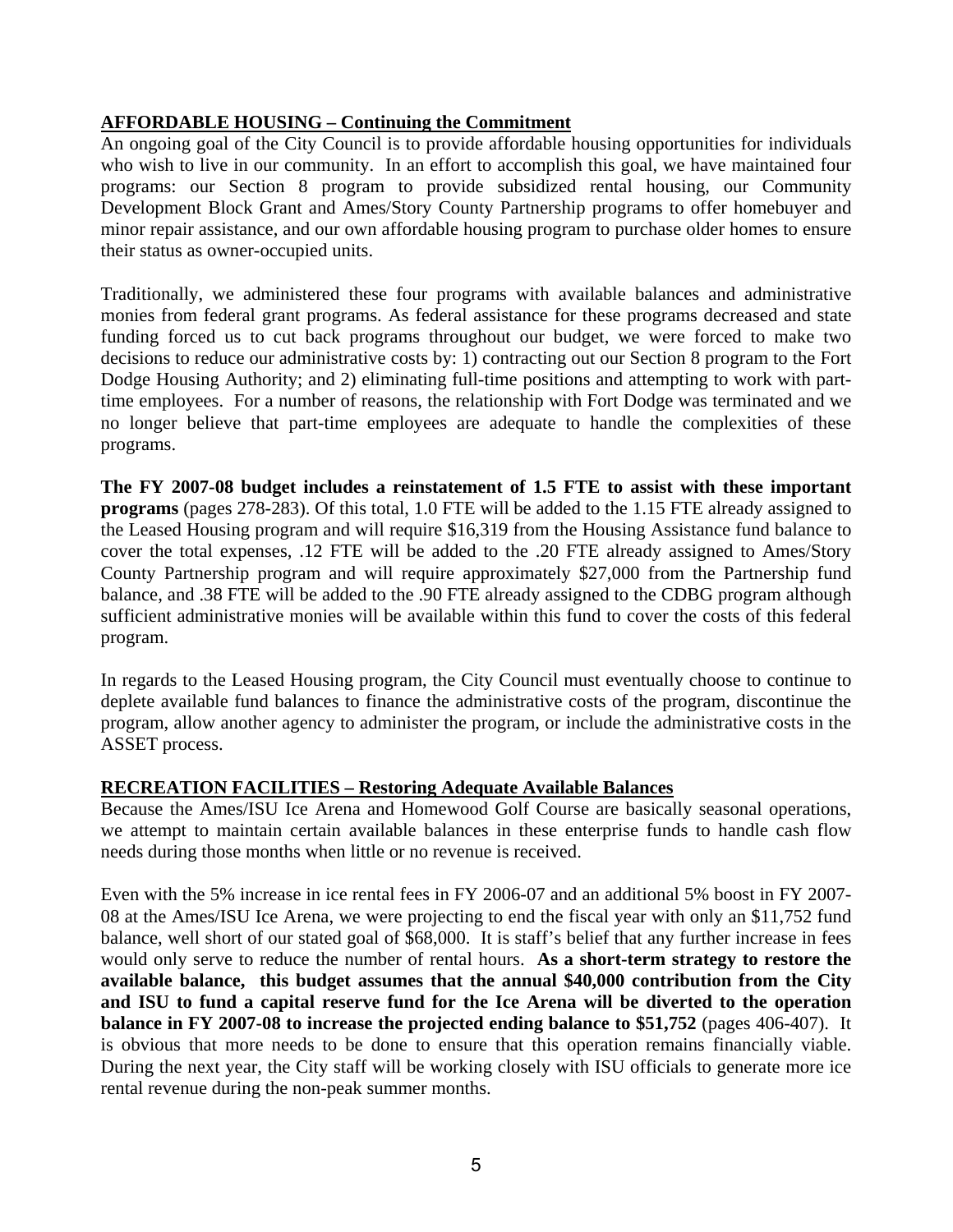Our Homewood Golf Course is experiencing the same decrease in play of 3% to 8% that we are seeing on the national level. Unfortunately, this trend will result in operating expenses exceeding the projected revenue by \$11,926 in FY 2007-08. This loss will leave a fund balance of only \$25,069 (page 408) which is substantially less than the desired goal of \$44,000. **During the year, the staff will introduce a number of innovative strategies to increase golf play with rental golf carts, the reduction of green fees during non-peak weekday hours, a "Bring A Buddy" promotion, and prize drawings for season ticket holders in the hope of improving the fund balance by the end of the year.** 

\*\*\*\*\*\*\*\*\*\*\*\*\*\*\*\*\*\*\*\*\*\*\*\*\*\*\*\*\*\*\*\*\*\*\*\*\*\*\*\*\*\*\*\*\*\*\*\*\*\*\*\*\*\*\*\*\*\*\*\*\*\*\*\*\*\*\*\*\*\*\*\*\*\*\*\*\*\*

Through good and bad financial times, we have been able to count on an excellent group of department heads and employees to identify innovative ways to meet the service expectations of our citizens as our uncontrollable costs continue to grow and our city physically expands. Since this year was no exception, we once again need to recognize the exceptional work of our City of Ames employees. They deserve your thanks!

And, we must not forget the hard work of our PROBE team members who were instrumental in the preparation of this budget: Duane Pitcher, Carol Collings, Sharon Hjortshoj, Sheila Lundt, and Bob Kindred.

Sincerely,

Steven L. Schainker City Manager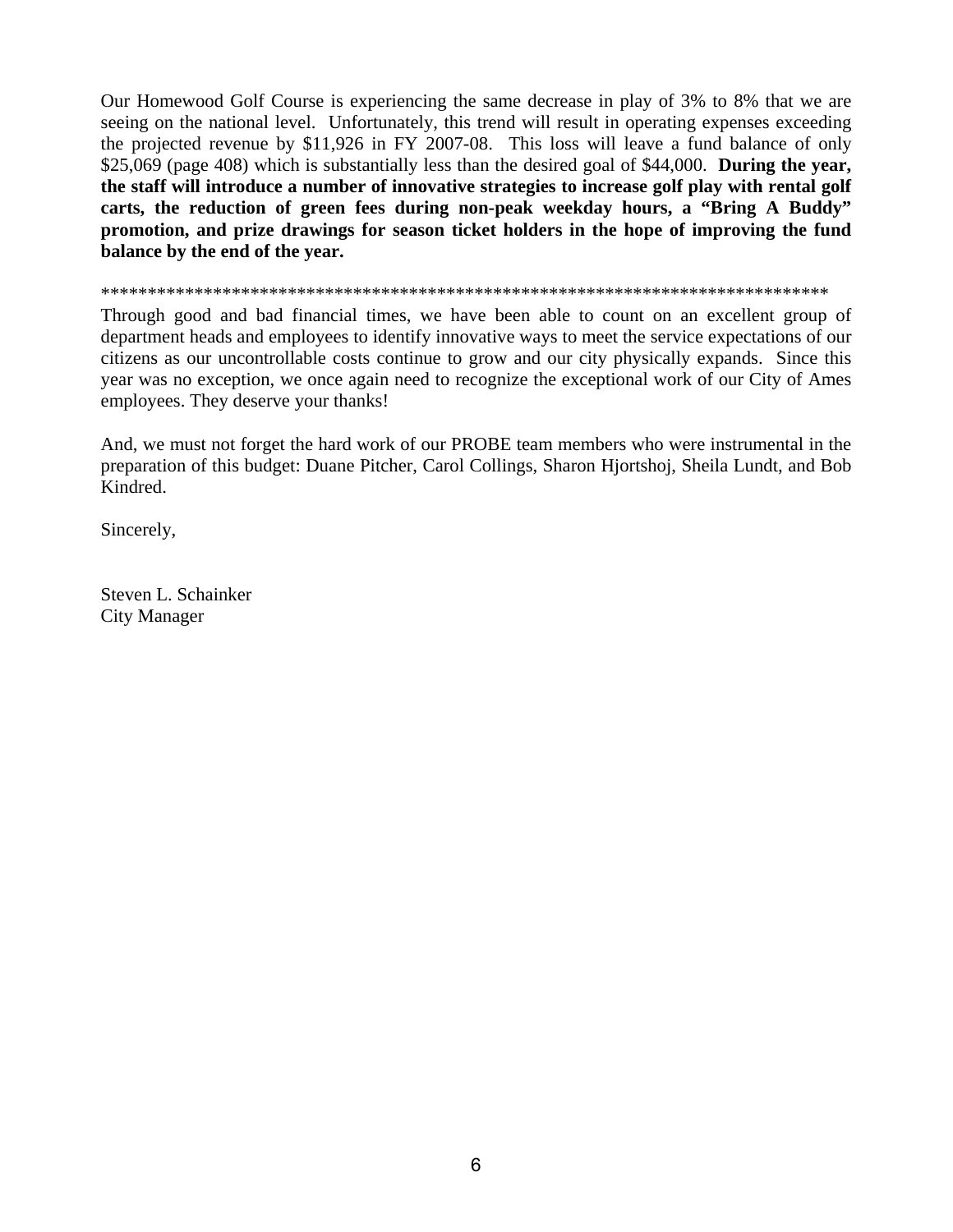### **CITY COUNCIL GOALS & OBJECTIVES**

#### - **FACILITATE ONE COMMUNITY THROUGH BOTH PHYSICAL AND RELATIONSHIP CONNECTIONS**

- **Continue successful techniques initiated in 2005-06** 
	- Citizens Academy
	- Periodic City Council/Neighborhood Association round table discussions
	- Regular meetings scheduled separately each year with Ames Community School District, Gilbert School District, Government of the Student Body, Mary Greeley Medical Center, and Story County to discuss and coordinate future plans
	- Independence Day breakfast
	- Welcome Back Student event
	- Creative Police Department student marketing plan

 *Status: The City Council continued its support for a number of effective techniques to connect with the community including: the Welcome Back Student Event, Independence Day Pancake Breakfast, various round-table discussions with interested citizens, Citizens Academy, Citizens Police Academy, as well as the creation of the Student Affairs Committee.* 

 *Meetings were accomplished with the GSB and Board members from the Ames Community School and Gilbert School Districts. However, future meetings with the Story County Supervisors and MGMC Board of Directors still need to be scheduled.*

• **Hold a community-wide Visioning Conversation with major stakeholders in the community to provide an opportunity for each group to share their goals, vision, and focus for the coming year** 

The stakeholders will include: the City, the school districts within Ames, Iowa State University, the Ames Economic Development Commission, the Smart Growth Alliance, MGMC, Story County, Boone County, the City of Gilbert, and the City of Nevada.

*Status: This is a new task that was folded into this goal when the Council eliminated the previous goal of creating a community vision. The steering committee that was created will be notified of this change and a recommendation will be made for an appropriate time and place for the vision conversation.* 

#### • **Experiment with a new technique of obtaining citizen feedback by randomly selecting citizens from a specific geographic area to meet with and solicit feedback regarding major pending issues**

 *Status: The City Council will have to make these decisions: 1) determine which topics to apply this new technique and 2) decide what geographic areas to apply this technique.*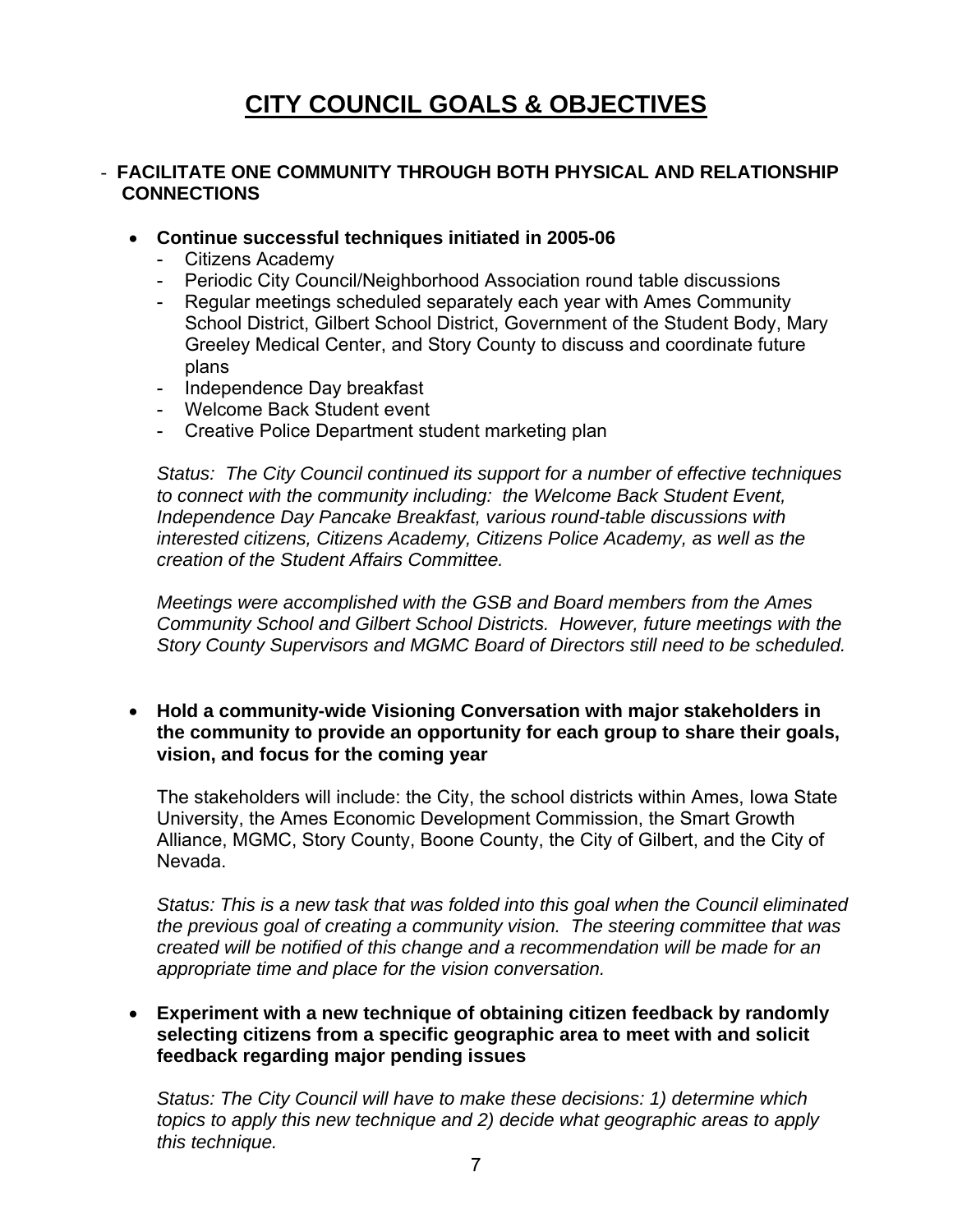#### • **Complete a city-wide Wi-Fi feasibility study soliciting input from interested citizens with assistance from an outside consultant where appropriate**

*Status: The Finance Director has been meeting with representatives of the citizens group that approached the City Council about creating a wi-fi system in Ames. After much discussion it was decided that the staff would pursue two courses of action: 1) meet with current internet providers to determine what they would be willing to provide to our citizens in the way of free wireless service and 2) engage the services a consulting firm who can determine the costs of the City installing a wireless internet system in selected hot spots.* 

*Before developing a Request For Proposal (RFP) for both tasks, the staff met with a number of private companies soliciting their thoughts about how to approach these assignments. Based on this feedback, an RFP for Task 2 was developed and sent out with a return date scheduled for June 12th and selection by July 10th. It is expected that final recommendations for this task will be available by October 2007, in time for the next budget deliberations.* 

*The RFP for Task 1 should be ready for distribution by June 2007 with proposals back by August 2007.* 

*Staff also has been exploring the cost of providing video streaming of our live City Council meetings - or other meetings broadcast on Channel 12 - over the internet as an alternative to viewing over cable television. A staff recommendation should be to the Council by the end of June 2007.* 

#### • **Explore the use of blogs, listservs, etc., as a means to improve communication among neighborhood association members and with City government**

*Status: The City of Ames now provides copies of the Council meeting agenda, staff reports, and accompanying graphs/maps/correspondence on the web site prior to a meeting. The Public Relations Official has been in touch with other cities that utilize listservs to inform their citizens of issues of interest for upcoming Council meetings. We are finding the software that is available requires limited topics and is labor intensive to categorize each topic on the agenda. However, the City Clerk's Office does have the capability to e-mail out agendas and minutes to individual citizens. Approximately 75 residents are now taking advantage of this service.* 

*As a result of discussions with other cities, the staff is suggesting that the City not sponsor blogs. Apparently, other cities have been concerned with the time it takes for ongoing scrutinizing of tasteless comments and the appropriateness of censorship. An alternative can be that we train the neighborhood associations to establish their own blogs, which can be housed free on existing commercial sites.*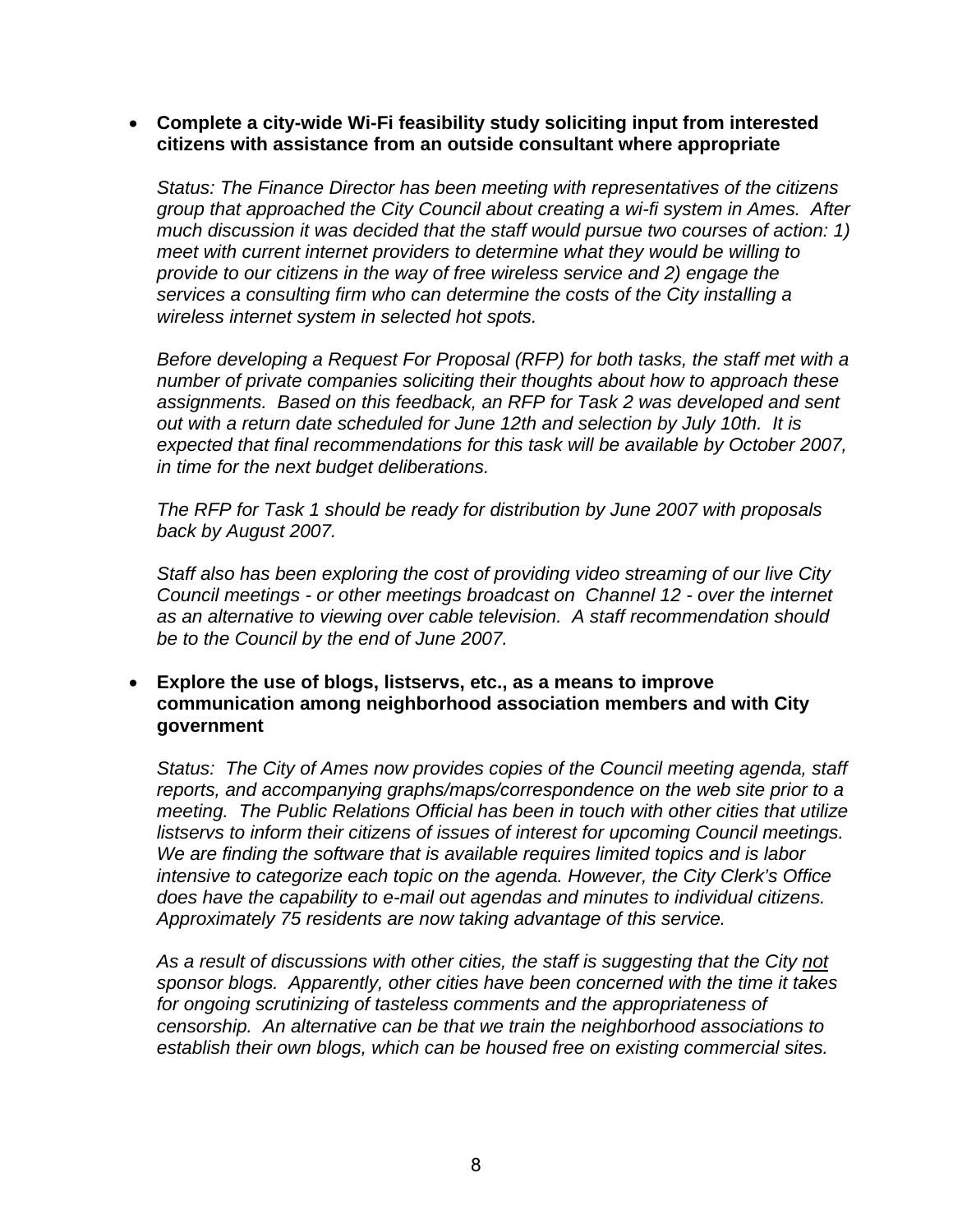#### **- EXPAND ENTERTAINMENT AND SHOPPING OPPORTUNITIES IN THE COMMUNITY**

#### • **Meet with the Downtown Cultural District in a round table discussion to review their recommendation for a downtown catalyst project**

*Status: On June 20th, the Council met with representatives of the Main Street Cultural District to discuss their recommendation for a Downtown Catalyst Project. At the meeting Angela Moore advised the Council of her group's preference to pursue a redevelopment project at the site of the Towne Centre building (formerly the J.C. Penney Building) on Main Street. At the conclusion of the meeting the Council directed the City Manager "to work with the Main Street Cultural District on a catalyst project involving the Town Centre building."* 

 *Over the past several months, meetings have been held with local bank representatives, local developers, four of the tenants of the building, an Iowa Department of Economic Development Department (Main Street Program) official, and four out-of-town developers. All parties have been made aware of the potential of the site and the desire to have this become a catalyst project. To date, no developer has come forward expressing any interest in redeveloping this building. The City Council has asked that the Main Street Cultural District provide an update to their efforts regarding a catalyst project to determine if we should return to the original recommendation adjacent to City Hall.* 

#### • **Continue to provide financial support for the Downtown Cultural District**

*Status: In response to a budget request, the City Council appropriated in the 2007- 08 budget \$75,000 (up from the original support of \$60,000) to support the administrative costs of the Main Street Cultural District for the next three years plus an additional \$4,000 for plants, flower pots, and banners. In addition, the City Council approved the transition of the Downtown Façade Program from a nointerest loan to a grant program from the 2005-06 available funds as requested by the Main Street Cultural District.* 

#### • **Meet with ISU administration to review the ISU Planning class recommendations regarding their proposed organizational model for Campustown revitalization**

*Status: During the regular meeting between the Mayor/City Manager and ISU President/V.P. for Business Administration, the importance of revitalizing the Campustown area was acknowledged. A discussion focusing on the specific model suggested by the ISU planning class will be a subject of the next meeting.* 

*In keeping with the spirit of this report, ISU Administration has recently expressed support for relocating the site of the proposed Multi-Model Transportation Facility from north of the campus to the west Campustown area in an effort to stimulate further development in this important business district.*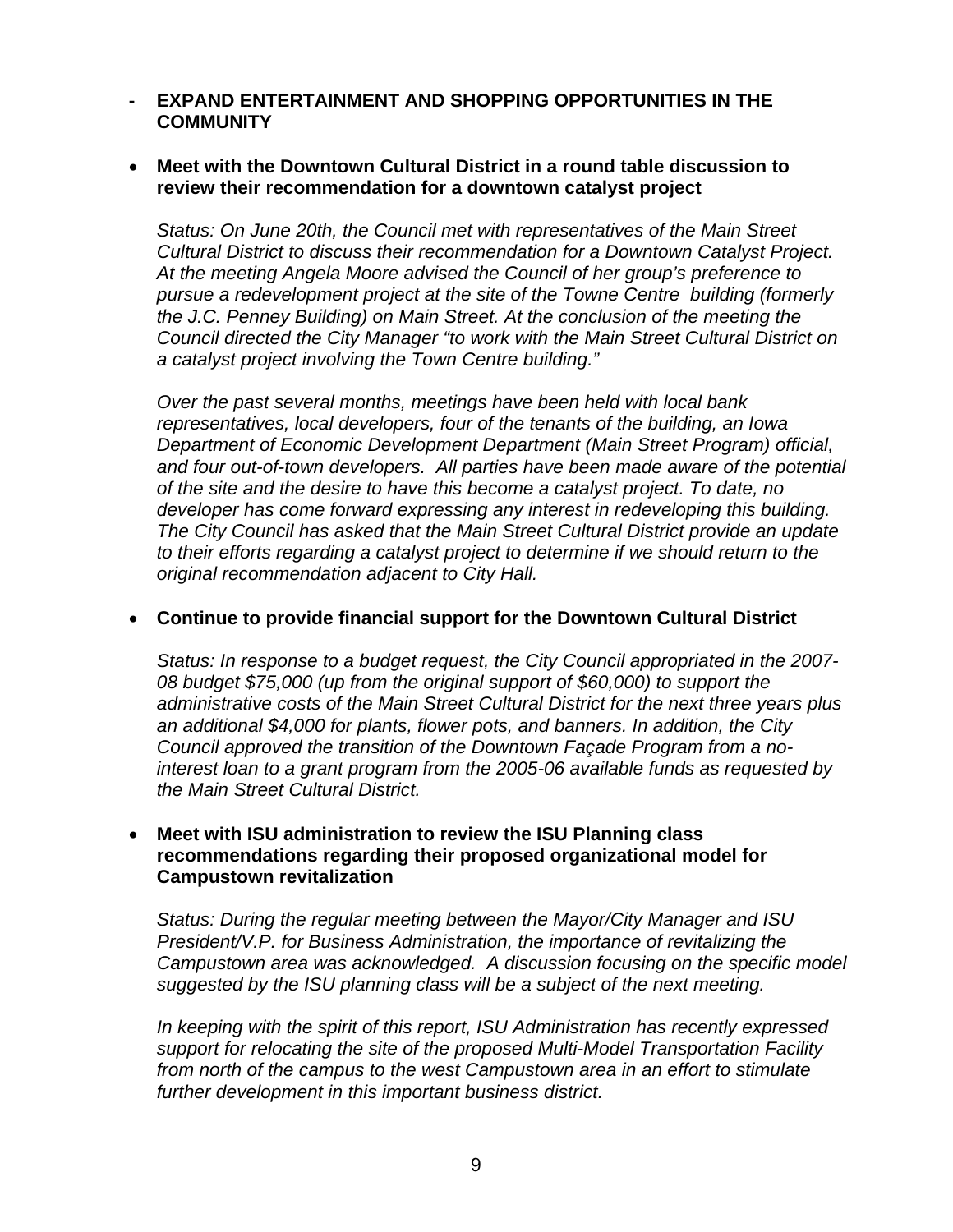#### • **Review the Safe Venues Committee recommendation**

*Status: This is an ideal candidate for a round-table discussion. Given our current workload, it would appear advisable to schedule this topic in September 2007 when the students return.* 

#### **- MEET COMMUNITY'S RECREATION FACILITY NEEDS THROUGH PARTNERING WITH THE AMES COMMUNITY SCHOOL DISTRICT AND IOWA STATE UNIVERSITY**

• **Meet separately with ISU and Ames Community School District facilities staff to review their long-range plans and determine where joint recreation facilities are feasible** 

*Status: Before pursuing improved recreational facilities on our own, it was important to determine the potential for partnering with other governmental entities to possibly reduce the costs to our citizens. While the City has determined our facilities needs and the Ames Community School District has announced their longterm needs with the draft 2016 Facilities Plan, we were awaiting receipt of the University's intentions with the completion of their needs assessment.* 

 *With the completion of the University long-range facilities plan, it now appears: 1) only the City of Ames has a desire to construct an outdoor aquatics facility; 2) both the Ames Community School District and ISU have shown an interest in a competitive indoor pool, but not for the near future; 3) the City and Ames School District see a need for more gym space that could be available for younger aged kids; and 4) both the City and School District have an interest in a new indoor recreation aquatic venue, but are committed to renovating the existing Municipal Pool complex in the near term.* 

 *Given this information, the Parks and Recreation Commission was asked by the City Council to study the issue of an outdoor aquatics center. Based on an extensive public input process, the Commission is recommending the City Council place before the voters in July 2007 a bond issue totaling \$8,488,000 to construct a 20,000 square foot aquatic center with a lazy river at the 13th Street site owned by ISU.* 

#### **- ENCOURAGE INNOVATIVE AND ATTRACTIVE COMMUNITY DEVELOPMENT**

- **Explore how other cities are accomplishing quality design (innovative and attractive development)**
- **Hold a workshop to review what other cities are doing to accomplish quality design**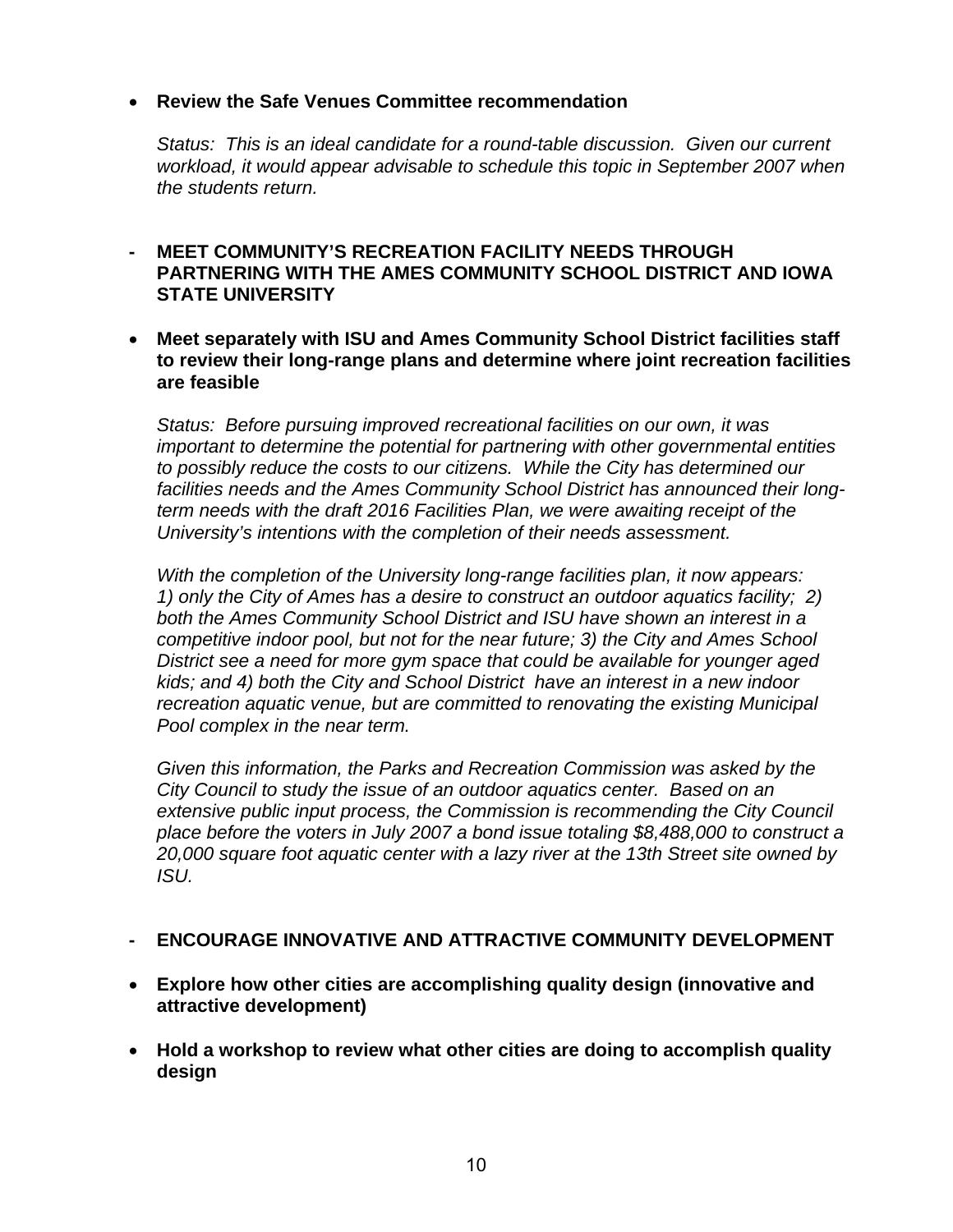- **Conduct a round table discussion with development community members to identify barriers to, and suggestions for, reaching quality design**
- **Define what quality design will mean in our community and will initiate steps to alter codes to achieve attractive and innovative development in our community**

*Status: The completion of the four objectives listed above will be very time intensive and have been prioritized with the many other projects that the Council will, no doubt, be assigning the Planning staff. According to our most recent project schedule, the staff will be working on these four tasks during the Fall of 2007.* 

#### **- SUPPORT FOR THE IOWA BIO-ECONOMY INITIATIVE THROUGH ECONOMIC DEVELOPMENT EFFORTS**

• **Review the East Ames Industrial Study** 

*Status: On May 15, 2007 the City Council will review this study and recommendations that were first presented in 2002.* 

• **Assist the efforts of Iowa State University to commercialize bio-economy related research through promotion of activities at the Research Park and other sites** 

*Status: We continue to work with the ISU Research Park President and the EDC Board of Directors to provide local financial incentives and secure state incentives for companies who choose to locate at the Research Park or move out of the Park to begin their production phase.* 

• **Explore annexing land to the east of the Regional Commercial area along E.13th Street across Interstate Highway 35 in order to provide the opportunity for large industrial lots, which are needed by companies who are involved in the bio-economy sector** 

*Status: Guidance for this annexation has been presented in the East Ames Industrial Study. After reviewing this study in May, Council members will be in a better position to determine if they desire to move in this direction.* 

• **Explore the feasibility of creating a Bio-Economy Industrial Park east of Highway 35 in order to assure site-ready large lots utilizing such tools as TIF, federal/state grants, or tax abatements** 

*Status: Given the amount of land that is needed to create a viable Bio-Economy Industrial Park with large lots, it seems the area east and south of the Regional Commercial area along E. 13th would be the obvious site. However, the City Council will first have to support the recommendations of the East Ames Industrial Study.*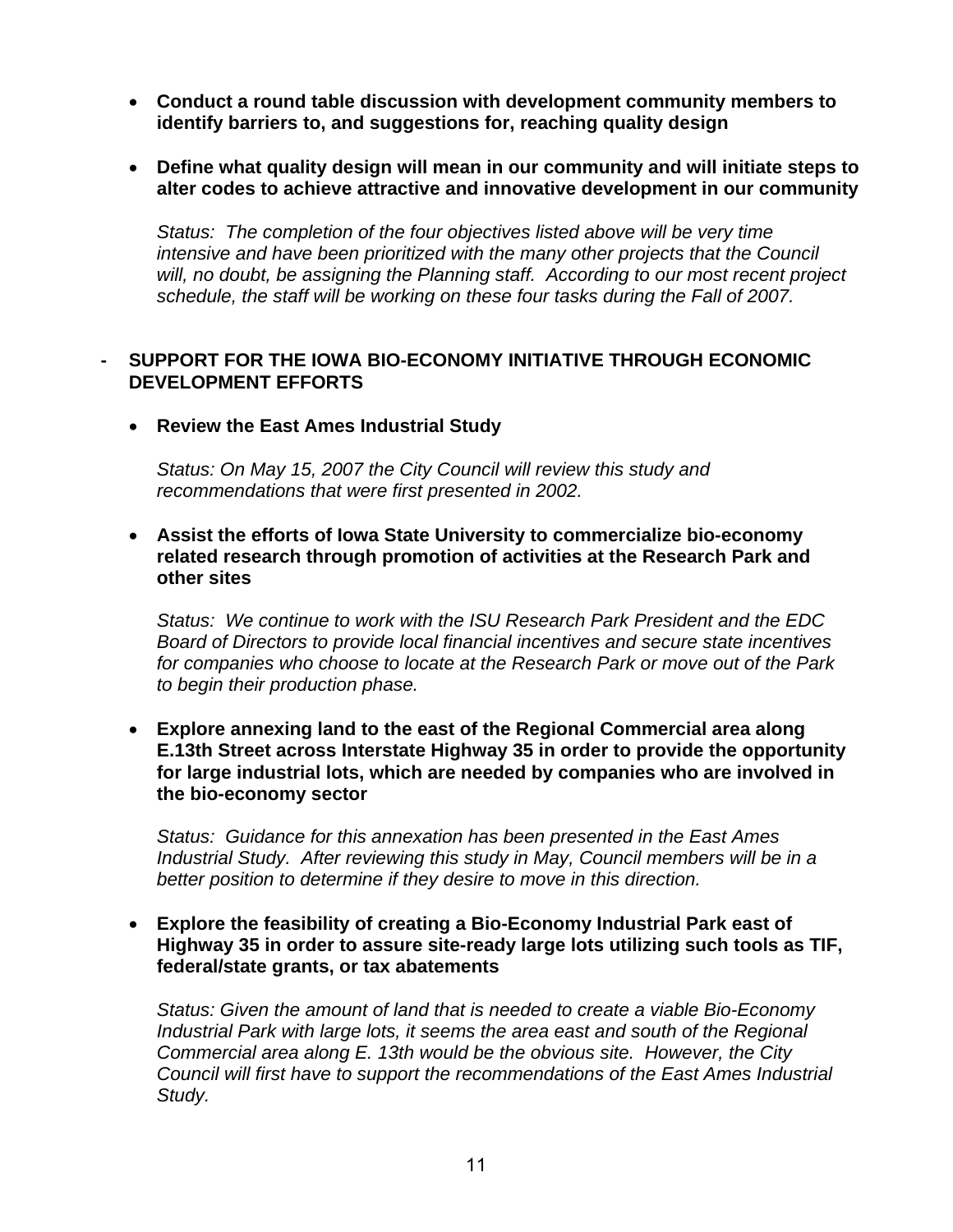#### **- COMMIT TO MAKING AMES A MORE ENVIRONMENTALLY SUSTAINABLE COMMUNITY**

- **Take the Cool City Pledge by authorizing the Mayor to sign the U.S. Mayor's Climate Protection Agreement**
- **Conduct a Global Warming Emissions Inventory of the existing City operations by utilizing the software offered by the International Council of Local Environmental Initiatives (ICLEI)**
- **Create a Strategy Plan outlining goals and action steps for the City of Ames government to reduce emissions**

*Status: The Climate Protection Agreement will be brought before the City Council this summer for approval. The City staff has already obtained the ICLEI software and is working on calculating our baseline emissions totals. This analysis should be completed by the fall. Future emissions goals could be established by the Council's next goal-setting session in December.* 

#### • **Improve storm water quality and protection of waterways**

*Status: A new Storm Water Technician position was added to the FY 07/08 Budget. This position will improve staff capacity to implement and monitor storm water protection activities. The Capital Improvements Plan includes funding for constructing rain gardens, buffer strips, and other low impact development techniques to improve stormwater quality.*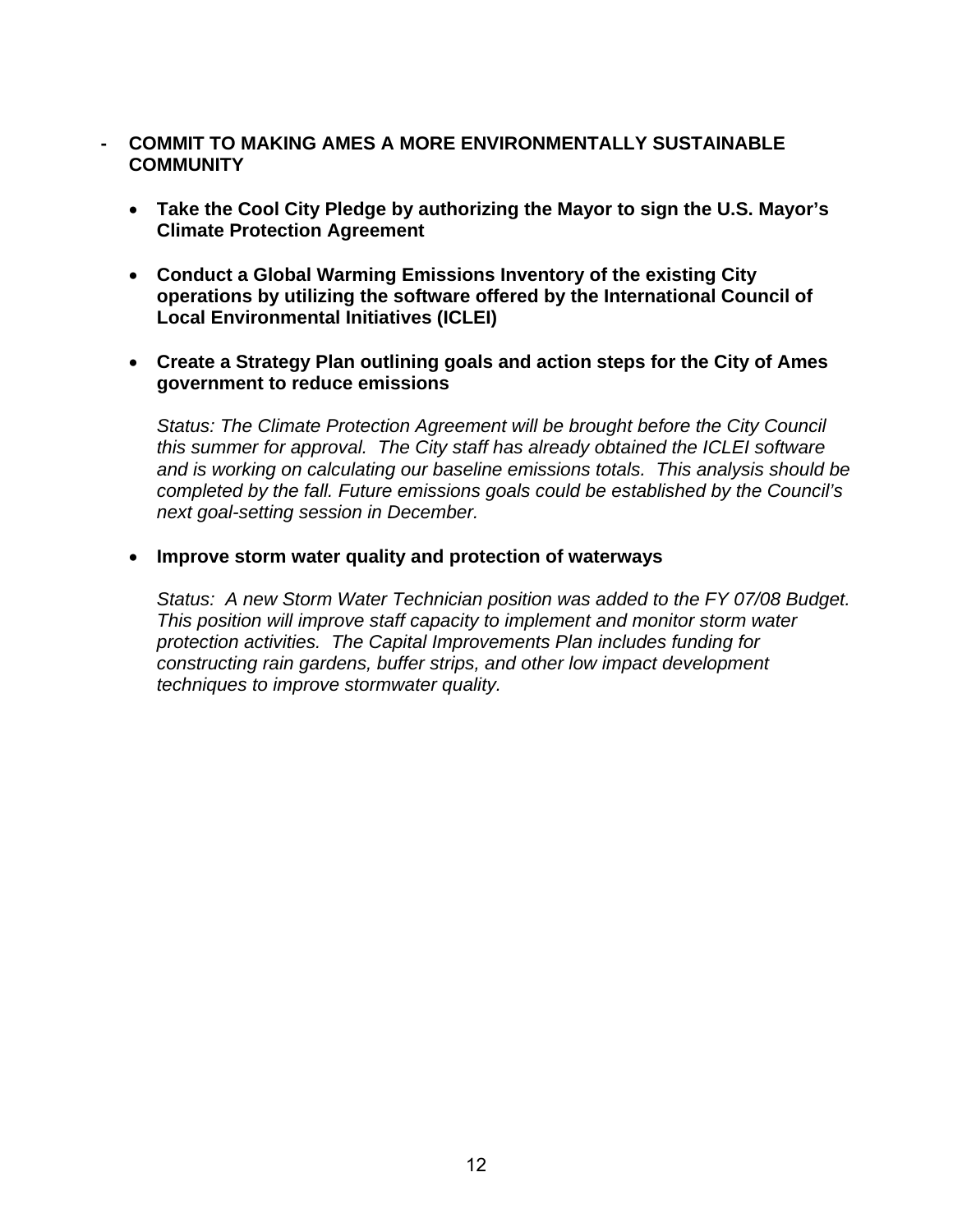### **THE AMES COMMUNITY – MISCELLANEOUS STATISTICS**

**How the town was named....**Ames was laid out, owned and named by the Blair Land Company. The company's chief engineer, John I. Blair, met Oakes Ames, a State Representative from Massachusetts, in 1863 when Mr. Ames' interest in the expansion of the railroad brought him to the Midwest. A year later, the flat lowlands between the Skunk River and Squaw Creek were named "Ames".



#### **RANKED NATIONALLY AS A GREAT PLACE TO LIVE**

The City of Ames achieved the second highest grades for quality in ten areas in a new book, *The New Rating Guide to Life in America's Small Cities* (2006). Ames ranked second out of 189 cities that qualify in the following areas: climate/environment, diversions, economics, education, community assets, health care, public safety, transportation, and urban proximity. Rated third nationally in *Expansion Management* magazine for having a highly-educated work force that knowledge-based businesses require (2005) Rated a "5 Star Quality of Life Metro" in *Expansion Management* magazine (2005) One of the 20 best places in America to live and work by *BestJobsUSA.com* (2002) and *Employment Review Magazine (2006)*  The 20<sup>th</sup> best place to live in America by *Men's Journal* magazine (2002) The second most livable small city in the nation by the *New Rating Guide to Life in America's Small Cities* The 6th (of 496 nationally) best small city to do business by *bizjournals.com* (2002)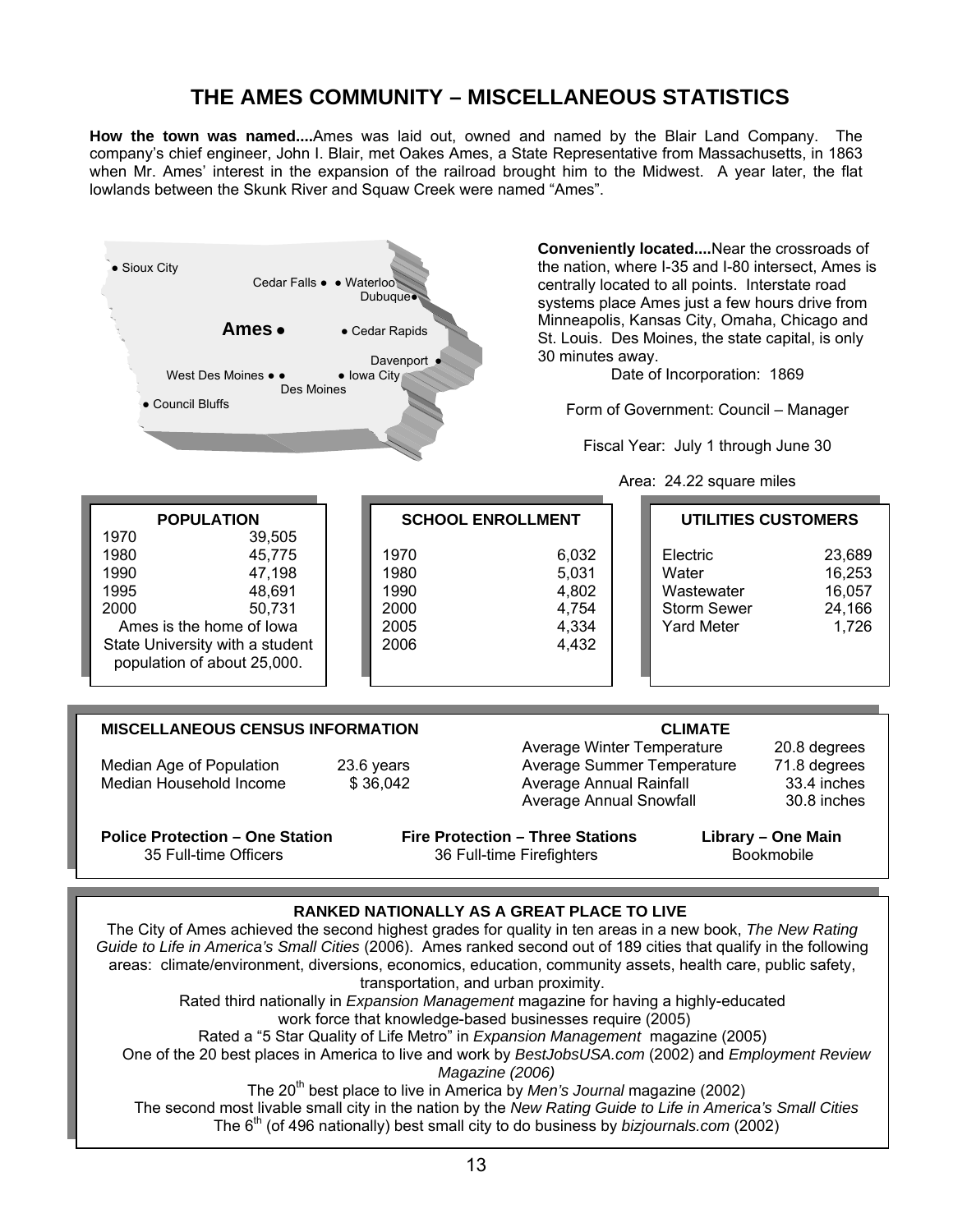#### **BUDGET CALENDAR**

**State statute requires a municipality to certify its budget by March 15. This general schedule is followed each fiscal year in order to ensure that the March 15 deadline is met. A goal during the entire process is to encourage citizen involvement in the annual budget decision making process through public hearings and informational meetings.** 

**SPRING**  Resident Satisfaction Survey administered to 1,300 residents asking funding priorities, effectiveness of services, and preferred changes in emphasis/service levels. All results are reviewed with the City Council prior to the start of the budget process. **AUGUST SEPTEMBER** Departments prepare Capital Improvement (CIP) project information for the 5-year plan and begin preparation of amended 06/07 and proposed 07/08 operational budgets. Resident Satisfaction Survey results are presented to the City Council. **OCTOBER October 3** – **Public town budget meeting** to receive input from residents for budget service levels and projects. The meeting is televised and the public can call in and e-mail questions. **NOVEMBER DECEMBER November 21** – City Council budget meeting to review issues, priorities, and preferences in service levels for the 07/08 budget. Staff drafts 5-year CIP. PROBE meetings (Productive Review of Budget Entries) are conducted with Assistant City Managers, Finance Director, Budget Officer, and City departments. All revenues, operational program costs, and current year CIP adjustments are reviewed. **JANUARY**  City Manager holds budget review meetings with departments. The City Manager's recommended draft budget document is prepared. **January 16** – CIP workshop with City Council. **January 23** – **Public hearing** for resident input on CIP. **FEBRUARY February 2, 6, 7, 8, 13** – City Council reviews entire program budget with department heads in five (5) **public meetings** held on one afternoon and four evenings. **MARCH March 6** – Final budget hearing and adoption of amended 06/07 budget and 07/08 budget. **State statute requires the budget be certified with the County Auditor by March 15. MAY**  Departments review their budgeted revenues and expenses in May in order to make adjustments which will more accurately reflect the City's anticipated revenues and expenses for the fiscal year ending June 30. **After City Council review and approval, the amendments are submitted to the County Auditor by the end of May as required by** 

**State statute.**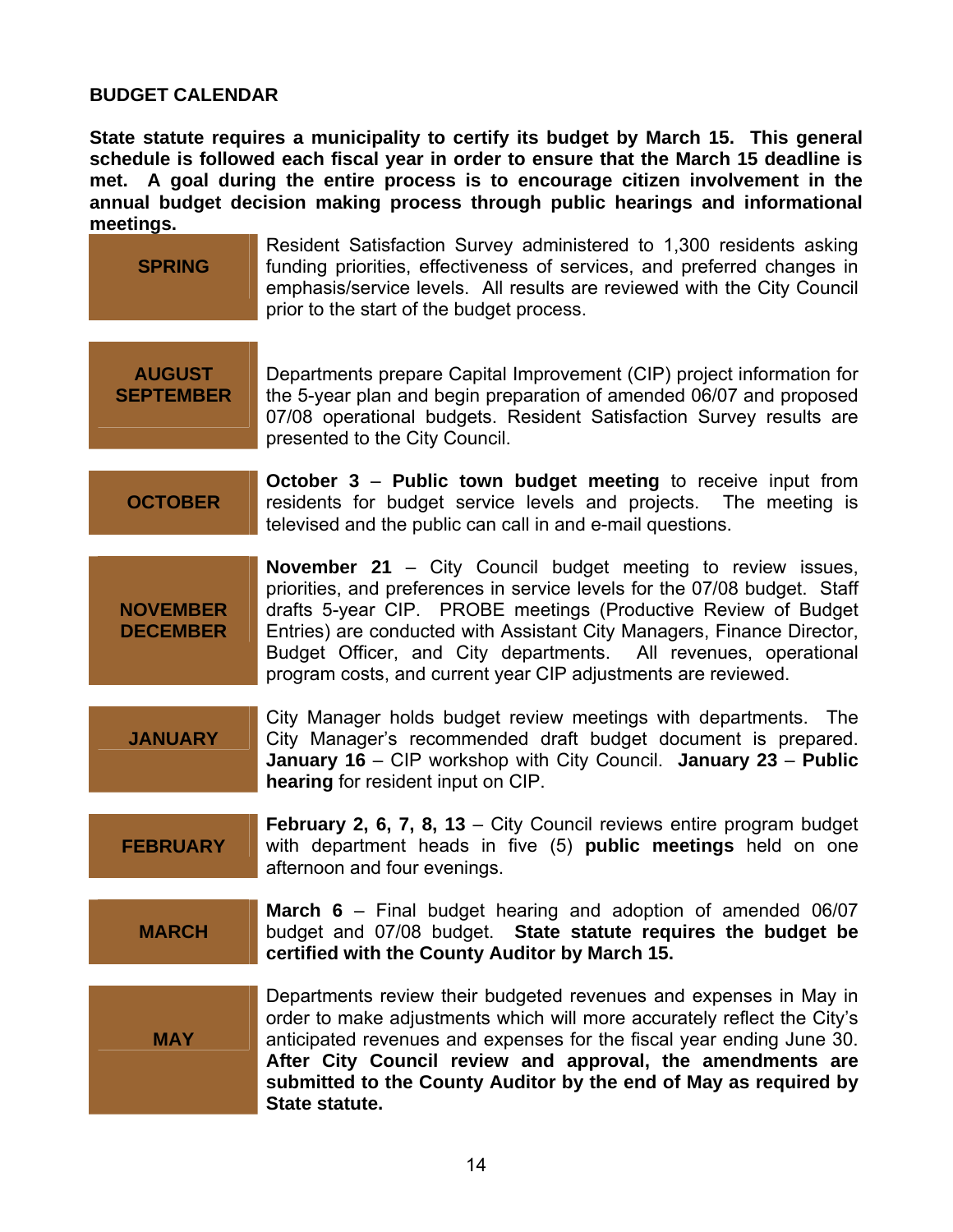#### **PROPERTY TAXES**

Property taxes are certified July 1 with the first half due on or before September 30 and the second half due on or before March 31. The first half taxes become delinquent on October 1 and the second half taxes become delinquent on April 1. There is a 1% per month penalty for delinquency. Taxes are collected by the County and distributed to the City in proportion of its levy to all levies.



City property taxes are about one-third of a resident's total property tax bill. The other taxing bodies are the School District, Story County, and the Des Moines Area Community College.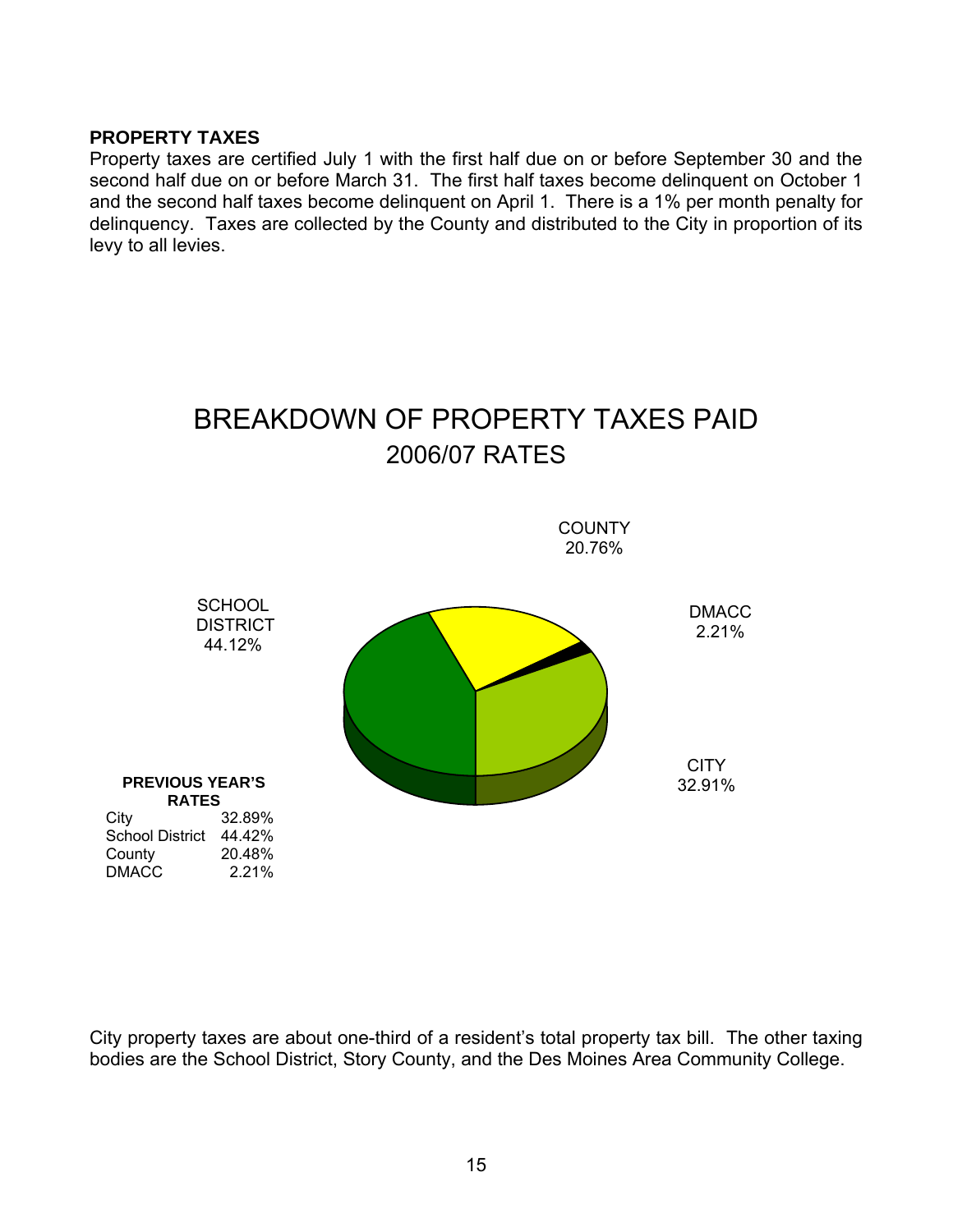#### **VALUATION GROWTH**



#### **VALUATION PERCENTAGE INCREASE 10 YEARS OF DATA**

#### **CITY OF AMES, IOWA**

The 2007/08 budget is based on a 1.9% increase, or \$36,721,512 in additional taxable valuation for the City. The average valuation increase over the last ten years is 5.8%. The total valuation of \$1,933,311,422 is made up of the following components:

|                             | <b>Taxable</b><br><b>Valuation</b> | Percentage<br>of Valuation | <b>Change From</b><br><b>Prior Year</b> |
|-----------------------------|------------------------------------|----------------------------|-----------------------------------------|
| <b>Residential property</b> | 985,914,354                        | 51.0%                      | 5.9%                                    |
| Commercial property         | 832,616,846                        | 43.1%                      | $(1.1\%)$                               |
| Industrial property         | 99,794,440                         | 5.1%                       | $(8.1\%)$                               |
| <b>Utilities</b>            | 8,940,997                          | $.5\%$                     | $(5.4\%)$                               |
| Utilities subject to excise | 6,044,785                          | .3%                        | $(5.3\%)$                               |
|                             | 1,933,311,422                      | 100.0%                     | 1.9%                                    |

#### **FACTORS IMPACTING VALUATION GROWTH**

Though total assessed valuation and new construction in the City of Ames have continued to be strong, there were factors that reduced taxable valuation. The biggest impact was the continued conversion of multi-family apartment buildings from a commercial classification taxed at 100% of assessed value to residential classified condominiums or cooperatives taxed at less than 50% of assessed value. Some large value properties were also successful in court appeals to reduce assessed valuation. Additionally, the State mandated "rollback" of residential classified properties has continued to erode taxable valuation as residential properties are taxed at 45.6% of assessed value down from about 46% in the prior year.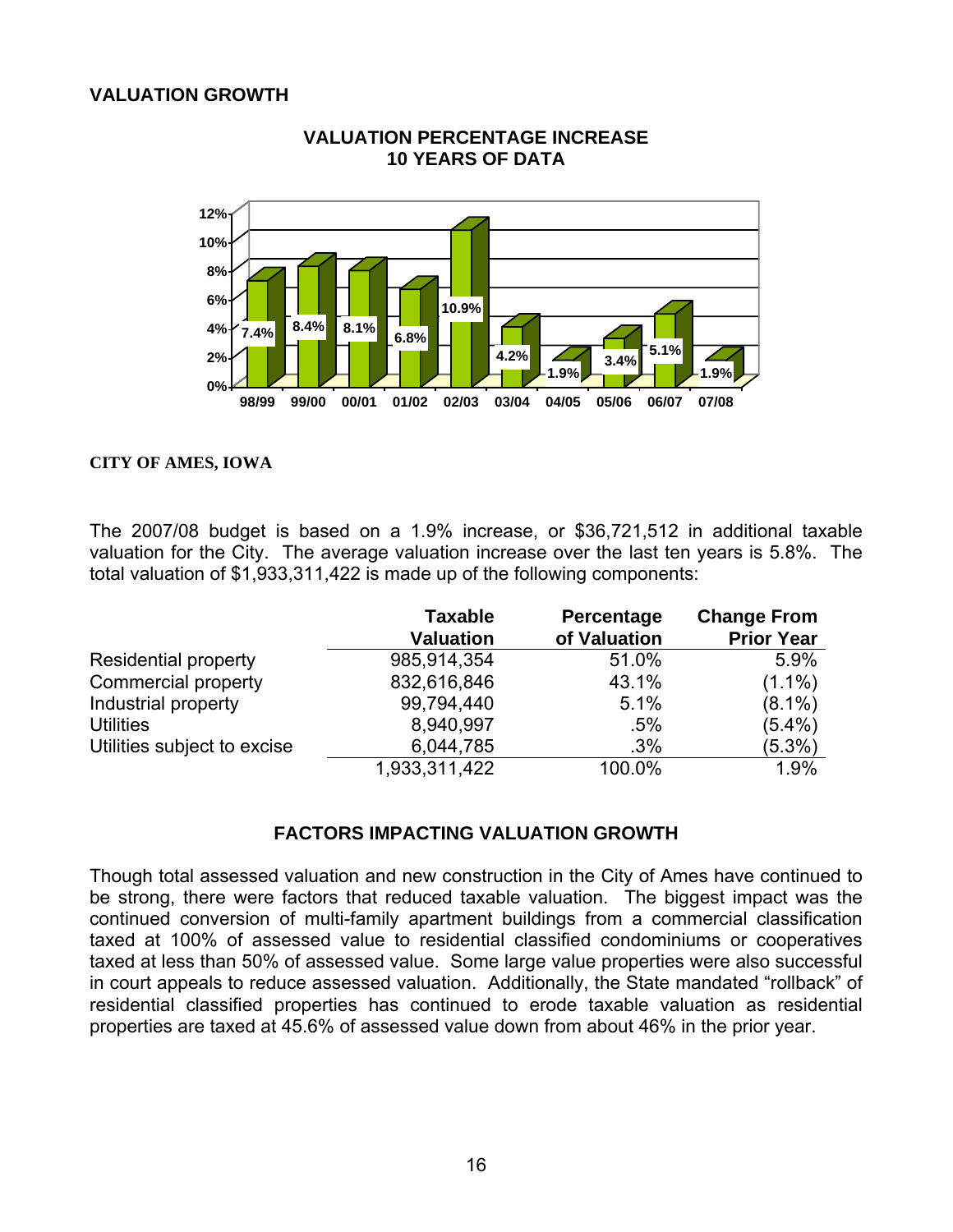#### **GENERAL FUND ENDING BALANCE**

The adopted ending General Fund budgeted balance for June 30, 2008 is \$5,620,014, or 24.9% of budgeted expenditures. The City's General Fund balance policy calls for a balance of at least 20% of expenditures.

The City Council maintains this fund balance to help cover unexpected changes in expenses in revenues and to mitigate property tax rate increases in future years for capital improvements that have been identified in several pending long-range plans, including transportation, park and recreation facilities, annexation, and fire station location plans. These plans will also identify operational cost increases in addition to normal City growth from the physical expansion of Ames.

#### **EMERGENCY RESERVE**

In addition to fund balances, the City Council has for several years had a policy to annually budget a \$100,000 emergency reserve. These are discretionary funds over and above the general fund balance for use as designated by the City Council. This money is used for major projects which occur after the budget has been adopted. Due to budget restraints, only \$50,000 was approved for 2007/08. This is the sixth year Council has budgeted at the lower level.



### **LOCAL OPTION TAXES LOWER PROPERTY TAXES**

LEVY/\$1,000 – CITY OF AMES, IOWA

On November 4, 1986, the citizens of Ames approved a Local Option Tax of 1% to be used 60% for property tax relief and 40% for community betterment. 60% of this tax will generate \$3,480,679 in 2007/08 which lowers the total tax levy by \$1.80. The chart illustrates the level the total levy would have to be if the Local Option Tax had not been approved. Local option tax revenues are projected to be 6.4% higher than the 06/07 Adopted.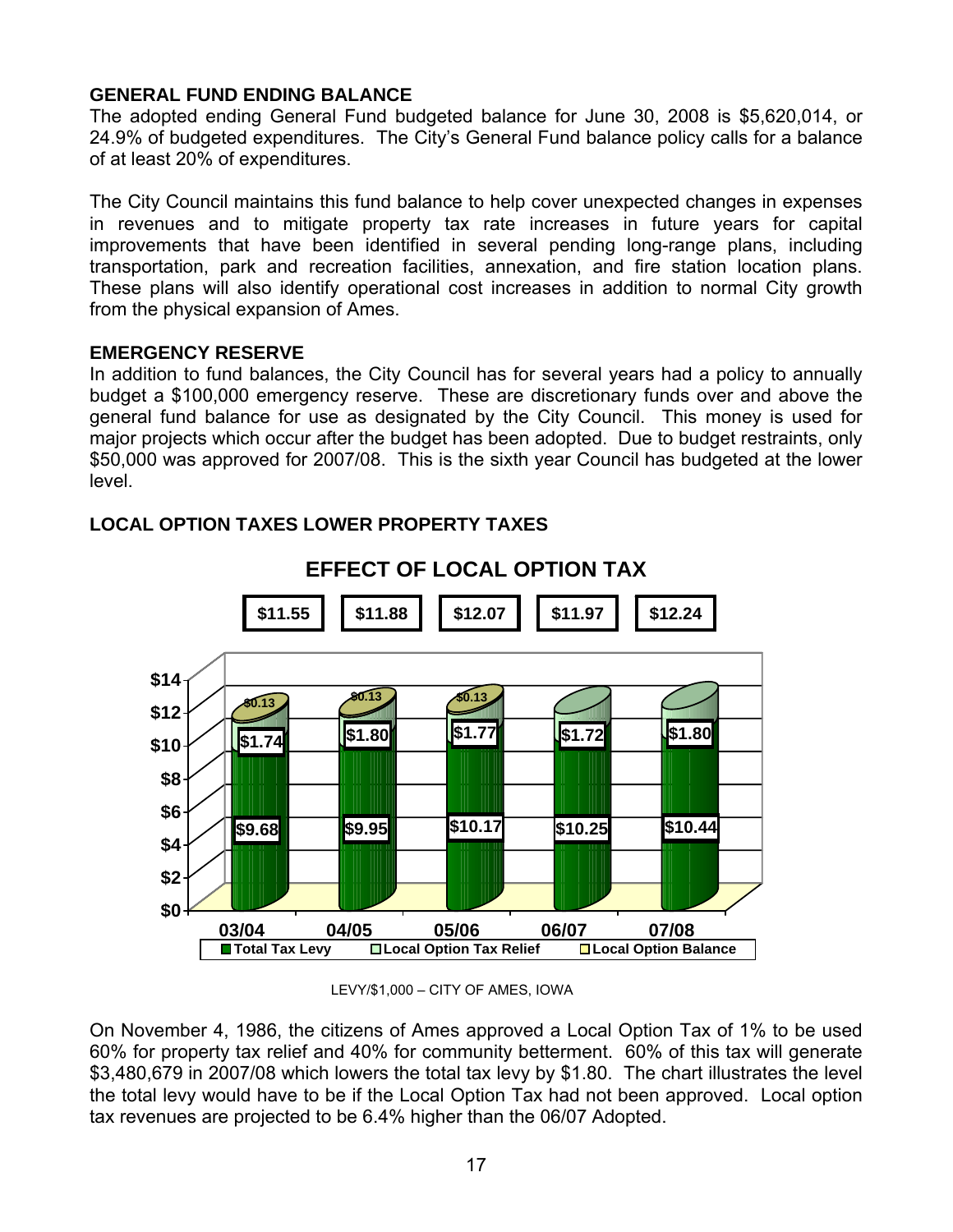### **CITY OF AMES, IOWA 2007/08 BUDGET FACTS**

Property Valuation **\$ 1,933,311,422** 

% Increase From 06/07 1.9%

|                                                                | <b>RATE PER</b><br>\$1,000 |               | <b>RATE</b>   |        | <b>AMOUNT</b> |        |
|----------------------------------------------------------------|----------------------------|---------------|---------------|--------|---------------|--------|
| <b>LEVY REQUIRED</b>                                           | <b>VALUATION</b>           | <b>AMOUNT</b> | <b>CHANGE</b> | $\%$   | <b>CHANGE</b> | $\%$   |
| <b>General Fund Requirement</b>                                | 7.28668                    | 14,087,418    | 0.22647       | 3.21   | 697,102       | 5.21   |
| <b>Less Local Option Property</b><br><b>Tax Reduction</b>      | 1.80037                    | 3,480,679     | (0.07489)     | (4.34) | (208, 153)    | (6.36) |
| <b>Net General Levy</b>                                        | 5.48631                    | 10,606,739    | 0.15158       | 2.84   | 488,949       | 4.83   |
| <b>Trust and Agency Levy</b><br>(Partial Police/Fire Benefits) | .67178                     | 1,298,756     | (0.01300)     | (1.90) | 0             | 0      |
| <b>Transit Levy</b>                                            | .59171                     | 1,143,951     | 0.02215       | 3.89   | 63.733        | 5.90   |
| <b>Total Before Debt Service</b>                               | 6.74980                    | 13,049,446    | 0.16073       | 2.44   | 552,682       | 4.42   |
| Debt Service Levy                                              | 3.68605                    | 7,126,292     | 0.02322       | 0.63   | 179,403       | 2.58   |
| <b>Grand Total Tax Levy</b>                                    | 10.43585                   | 20,175,738    | 0.18395       | 1.79   | 732,085       | 3.77   |

Ag Levy - Valuation: \$1,057,337 x 3.00375 = \$3,176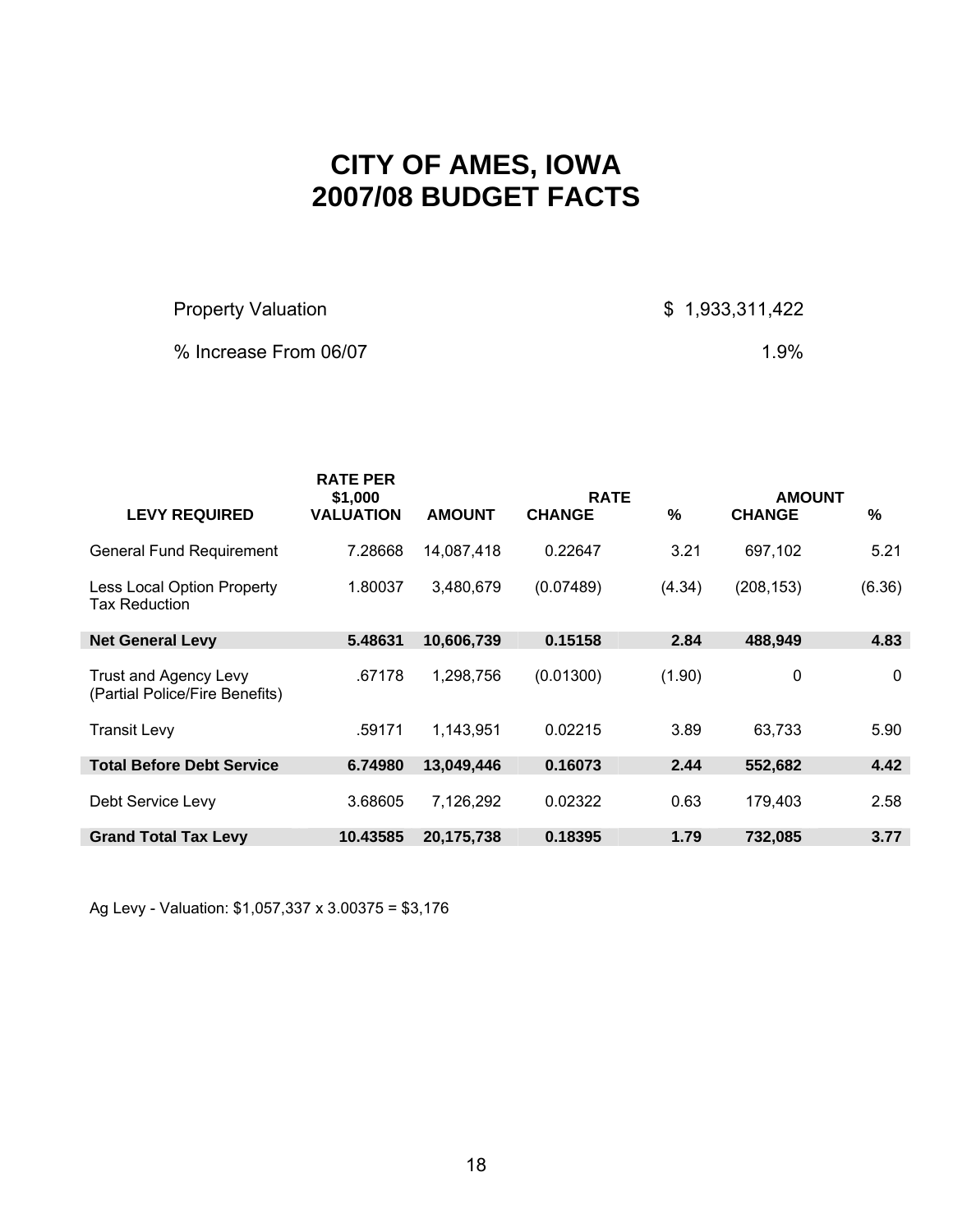#### **STATE OF IOWA'S GENERAL TAX LEVY LIMIT**

Iowa law limits a city's tax levy for the general fund to no more than \$8.10 per \$1,000 valuation in any tax year, except for specific levies authorized outside the limit. The City of Ames general fund levy for 2006/07 was \$5.33.

| <b>CITY</b>                   | <b>CENSUS</b> | <b>GENERAL</b><br><b>LEVY</b><br><b>PER \$1,000</b> | <b>TOTAL</b><br><b>CITY</b><br><b>TAX</b><br><b>LEVY</b><br><b>PER</b><br>\$1,000 | <b>LEVY</b><br><b>RANK</b> | <b>TOTAL</b><br><b>CITY</b><br><b>TAX</b><br><b>LEVY</b><br><b>PER</b><br><b>CAPITA</b> |
|-------------------------------|---------------|-----------------------------------------------------|-----------------------------------------------------------------------------------|----------------------------|-----------------------------------------------------------------------------------------|
| Des Moines                    | 198,682       | \$8.10                                              | \$16.45                                                                           | 5                          | \$457.34                                                                                |
| <b>Cedar Rapids</b>           | 120,758       | 8.10                                                | 14.39                                                                             | $\overline{7}$             | 562.91                                                                                  |
| Davenport                     | 98,359        | 8.10                                                | 15.57                                                                             | 6                          | 527.15                                                                                  |
| Sioux City                    | 85,013        | 8.10                                                | 18.25                                                                             | 3                          | 419.56                                                                                  |
| Waterloo                      | 68,747        | 8.10                                                | 18.85                                                                             | 1                          | 501.45                                                                                  |
| Iowa City                     | 62,220        | 8.10                                                | 17.30                                                                             | 4                          | 634.92                                                                                  |
| <b>Council Bluffs</b>         | 58,268        | 8.10                                                | 18.29                                                                             | $\overline{2}$             | 561.63                                                                                  |
| Dubuque                       | 57,686        | 8.10                                                | 9.98                                                                              | 11                         | 297.81                                                                                  |
| <b>Ames</b>                   | 50,731        | 5.33                                                | 10.25                                                                             | 10                         | 383.20                                                                                  |
| <b>West Des Moines</b>        | 46,403        | 7.98                                                | 11.95                                                                             | 9                          | 736.46                                                                                  |
| <b>Cedar Falls</b>            | 36,145        | 8.10                                                | 13.84                                                                             | 8                          | 378.92                                                                                  |
| <b>Average excluding Ames</b> |               | 8.09                                                | 15.49                                                                             |                            | 507.82                                                                                  |

#### **OF IOWA'S 11 LARGEST CITIES, AMES' LEVY RANKS 10TH**

Uses latest available tax rates - 06/07, and 2000 census.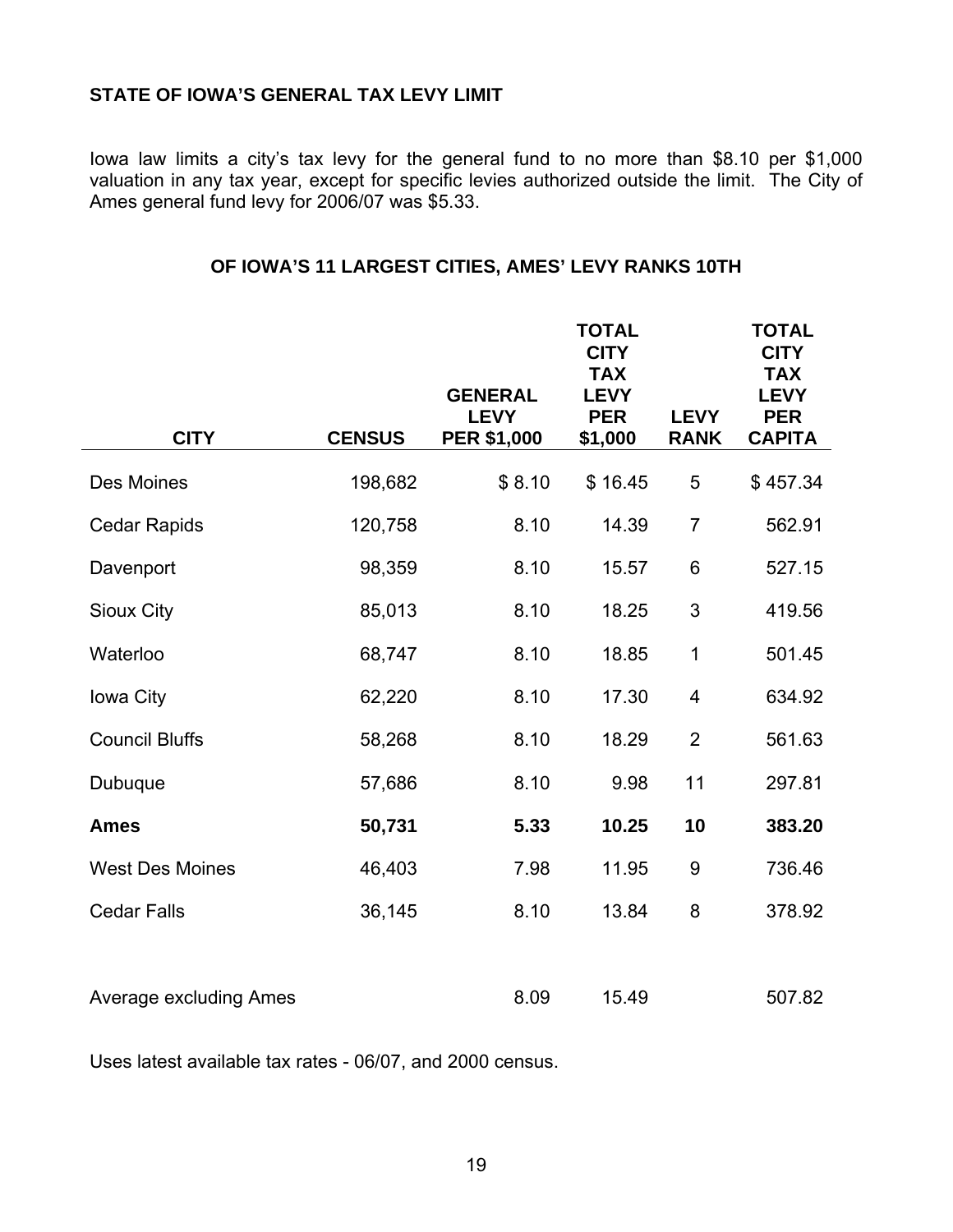### **CITY OF AMES, IOWA PROPERTY TAX COST OF SERVICES PER RESIDENCE 3-YEAR COMPARISON**

|                                                                             | 05/06                                    | \$100,000 Home *<br>06/07               | 07/08                                    |
|-----------------------------------------------------------------------------|------------------------------------------|-----------------------------------------|------------------------------------------|
| Streets/Traffic                                                             | 129                                      | 126                                     | 128                                      |
| <b>Police Protection</b>                                                    | 109                                      | 107                                     | 109                                      |
| <b>Fire Protection</b>                                                      | 78                                       | 76                                      | 73                                       |
| <b>Recreation &amp; Parks</b>                                               | 47                                       | 41                                      | 42                                       |
| Library                                                                     | 39                                       | 37                                      | 38                                       |
| <b>Transit</b>                                                              | 27                                       | 26                                      | 27                                       |
| <b>General Support Services</b>                                             | 27                                       | 24                                      | 24                                       |
| Planning                                                                    | 8                                        | 8                                       | 9                                        |
| <b>Resource Recovery</b>                                                    | 9                                        | 9                                       | 8                                        |
| <b>Storm Sewer</b>                                                          | 8                                        | 9                                       | $\overline{7}$                           |
| <b>Animal Control</b>                                                       | 4                                        | 4                                       | 4                                        |
| <b>Building and Grounds/Airport</b>                                         | 3                                        | 3                                       | 3                                        |
| Inspections/Sanitation                                                      | 0                                        | 1                                       | 3                                        |
|                                                                             | 488                                      | 471                                     | 475                                      |
| * Assessed Value<br>Rollback<br><b>Taxable Value</b><br>Tax Rate per \$1000 | 100,000<br>47.9642<br>47,964<br>10.16610 | 100,000<br>45.996<br>45,996<br>10.25190 | 100,000<br>45.5596<br>45,560<br>10.43585 |
| <b>Calculated Tax</b>                                                       | 488                                      | 471                                     | 475                                      |

All categories reflect their applicable amounts for debt.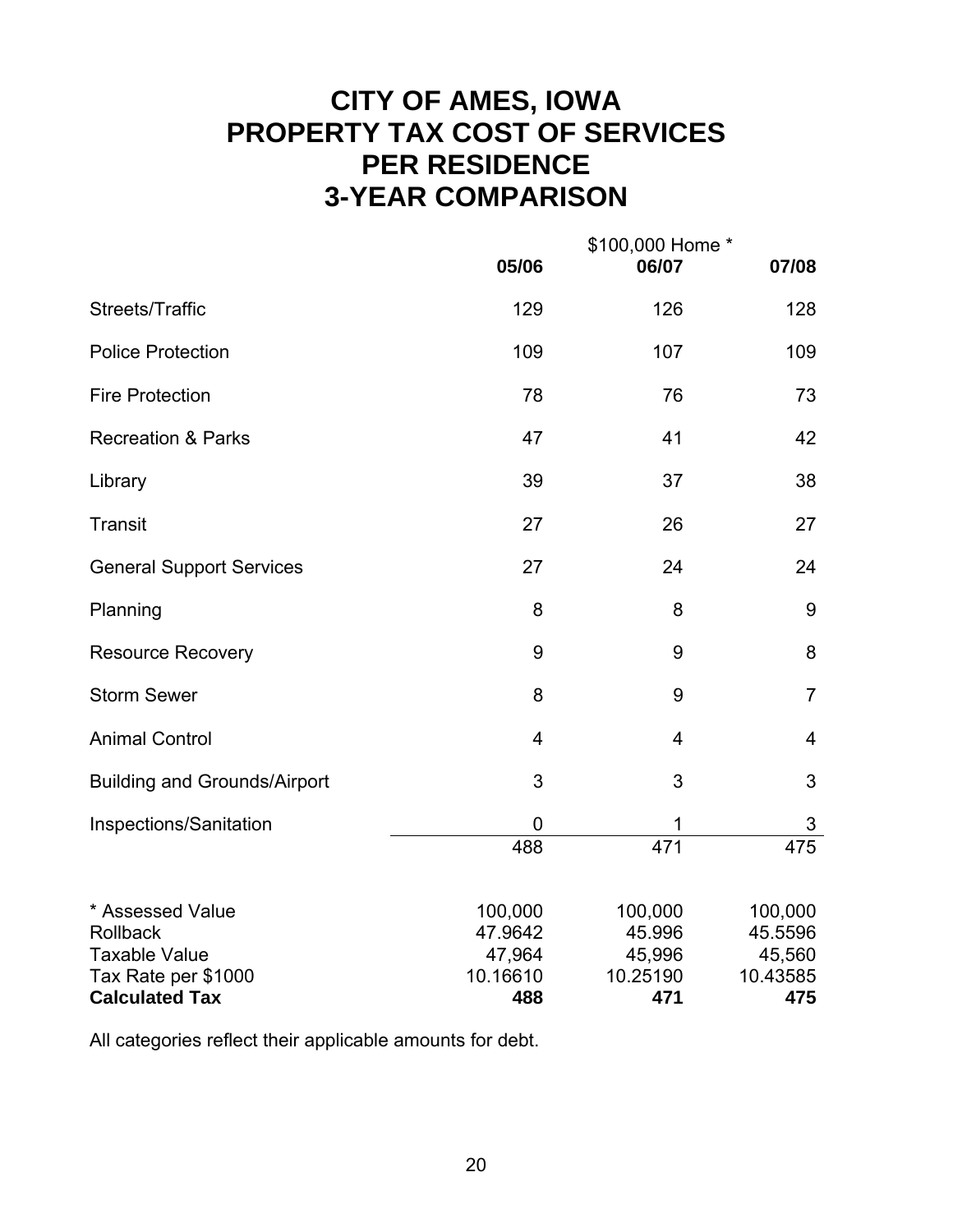### **CITY OF AMES, IOWA AUTHORIZED EMPLOYMENT LEVELS (F.T.E.)**

(Full-Time Equivalents)

|                                                                                                                                                                                                 | 2005/06<br><b>Actual</b>                                         | 2006/07<br><b>Adopted</b>                                        | 2006/07<br><b>Adjusted</b>                                       | 2007/08<br><b>Adopted</b>                                        |
|-------------------------------------------------------------------------------------------------------------------------------------------------------------------------------------------------|------------------------------------------------------------------|------------------------------------------------------------------|------------------------------------------------------------------|------------------------------------------------------------------|
| <b>City Manager</b>                                                                                                                                                                             | 9.25                                                             | 9.25                                                             | 9.25                                                             | 9.25                                                             |
| <b>Legal Services</b>                                                                                                                                                                           | 5.75                                                             | 5.75                                                             | 5.75                                                             | 5.75                                                             |
| <b>Human Resources</b>                                                                                                                                                                          | 7.25                                                             | 7.25                                                             | 7.25                                                             | 7.25                                                             |
| Planning & Housing                                                                                                                                                                              | 8.75                                                             | 9.00                                                             | 10.50                                                            | 10.50                                                            |
| Finance                                                                                                                                                                                         | 38.75                                                            | 38.75                                                            | 38.75                                                            | 39.75                                                            |
| <b>Fleet Services</b>                                                                                                                                                                           | 8.50                                                             | 8.50                                                             | 8.50                                                             | 8.50                                                             |
| <b>Transit</b>                                                                                                                                                                                  | 73.70                                                            | 73.70                                                            | 73.70                                                            | 73.70                                                            |
| Fire/Inspections                                                                                                                                                                                | 63.00                                                            | 63.00                                                            | 63.00                                                            | 65.00                                                            |
| <b>Police/Animal Ctrl/Parking Enforcement</b>                                                                                                                                                   | 72.40                                                            | 74.40                                                            | 74.40                                                            | 74.40                                                            |
| Library                                                                                                                                                                                         | 30.25                                                            | 30.25                                                            | 30.50                                                            | 30.50                                                            |
| Parks/Recreation                                                                                                                                                                                | 22.00                                                            | 22.00                                                            | 22.00                                                            | 22.00                                                            |
| <b>Waste Water Treatment</b>                                                                                                                                                                    | 22.25                                                            | 22.25                                                            | 22.25                                                            | 22.50                                                            |
| Water                                                                                                                                                                                           | 18.75                                                            | 18.75                                                            | 18.75                                                            | 19.00                                                            |
| Electric                                                                                                                                                                                        | 79.00                                                            | 79.00                                                            | 79.00                                                            | 81.00                                                            |
| <b>Public Works:</b><br><b>Facilities</b><br>Administration<br><b>Traffic/Engineering</b><br><b>Streets</b><br>Engineering<br><b>Utility Maintenance</b><br><b>Resource Recovery</b><br>Grounds | 1.00<br>3.25<br>6.00<br>19.00<br>11.00<br>11.00<br>15.00<br>5.00 | 1.00<br>3.00<br>6.00<br>19.00<br>11.00<br>11.00<br>15.00<br>5.00 | 1.00<br>3.00<br>6.00<br>19.00<br>11.00<br>11.00<br>15.00<br>5.00 | 1.00<br>3.00<br>6.00<br>19.00<br>12.00<br>11.00<br>15.00<br>5.00 |
| Parking<br><b>Public Works Total</b>                                                                                                                                                            | 1.75<br>73.00                                                    | 1.75<br>72.75                                                    | 1.75<br>72.75                                                    | 1.75<br>73.75                                                    |
| <b>TOTAL</b>                                                                                                                                                                                    | 532.60                                                           | 534.60                                                           | 536.35                                                           | 542.85                                                           |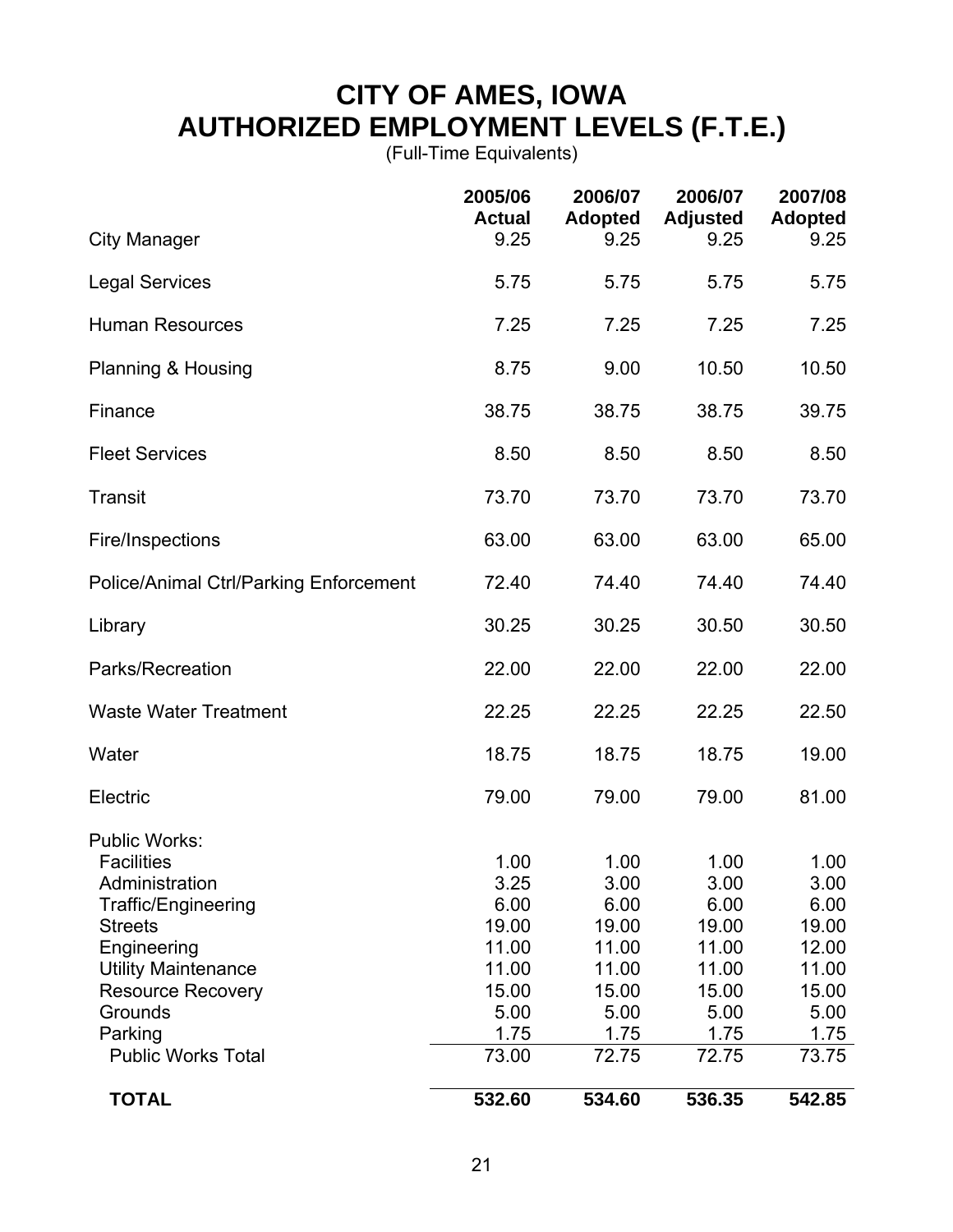### **DEBT SERVICE COST ALLOCATION FOR 2007/2008 BUDGET**

Valuation \$1,933,311,422

|                                          | <b>ALLOCATED</b><br><b>DEBT</b> | <b>DEBT SERVICE</b> | <b>PROPERTY</b>    | <b>RATE PER</b><br>\$1,000 |
|------------------------------------------|---------------------------------|---------------------|--------------------|----------------------------|
| <b>USE OF BOND PROCEEDS</b>              | <b>SERVICE</b>                  | <b>ABATEMENTS</b>   | <b>TAX SUPPORT</b> | <b>VALUATION</b>           |
| <b>Fire Department Apparatus</b>         | \$<br>141,565                   | \$<br>35,392        | \$<br>106,173      | 0.05492                    |
| Fire Station 3                           | 131,708                         |                     | 131,708            | 0.06813                    |
| Ice Arena                                | 194,437                         |                     | 194,437            | 0.10057                    |
| Ada Hayden Heritage Park                 | 441,811                         |                     | 441,811            | 0.22853                    |
| Resource Recovery/Landfill               | 495,850                         | 180,850             | 315,000            | 0.16293                    |
| <b>City Hall</b>                         | 352,240                         |                     | 352,240            | 0.18220                    |
| Urban Renewal - TIF                      | 68,972                          | 68,972              |                    |                            |
| Downtown Redevelopment                   | 45,982                          |                     | 45,982             | 0.02378                    |
| <b>Storm Sewer</b>                       | 321,656                         |                     | 321,656            | 0.16638                    |
| <b>Streets</b>                           | 4,994,745                       |                     | 4,994,745          | 2.58350                    |
| <b>Special Assessments</b>               | 132,021                         | 132,021             |                    | 0.00000                    |
| 2007/2008 CIP G.O. Bonds                 | 701,592                         | 54,052              | 647,540            | 0.33494                    |
|                                          |                                 |                     |                    |                            |
| <b>TOTAL G. O. DEBT</b>                  | \$8,022,579                     | \$471,287           | \$7,551,292        | 3.90588                    |
| Use of Fund Balance                      |                                 | 425,000             | (425,000)          | $-0.21983$                 |
|                                          |                                 |                     |                    |                            |
| <b>TOTAL DEBT SERVICE COST</b>           | \$8,022,579                     | \$896,287           | \$7,126,292        | 3.68605                    |
| FY 07/08 Debt Service Levy               |                                 |                     | \$7,126,292        | 3.68605                    |
| 2007/2008 CIP G.O. ISSUE                 |                                 |                     |                    |                            |
| NE Area Regional Commercial Imp.         |                                 | \$<br>950,000       |                    |                            |
| SE 16 <sup>th</sup> Street Paving/Bridge |                                 | 1,500,000           |                    |                            |
| <b>Grand Avenue Extension</b>            |                                 | 1,000,000           |                    |                            |
| S. Dayton Avenue Realignment             |                                 | 1,050,000           |                    |                            |
| <b>Bloomington Road Widening</b>         |                                 | 250,000             |                    |                            |
| <b>Collector Street Improvements</b>     |                                 | 940,000             |                    |                            |
| <b>Concrete Pavement Reconstruction</b>  |                                 | 300,000             |                    |                            |
| Raw Well Water Loop Line                 |                                 | 500,000*            |                    |                            |
|                                          |                                 | \$6,490,000         |                    |                            |

\* Abated by Water Utility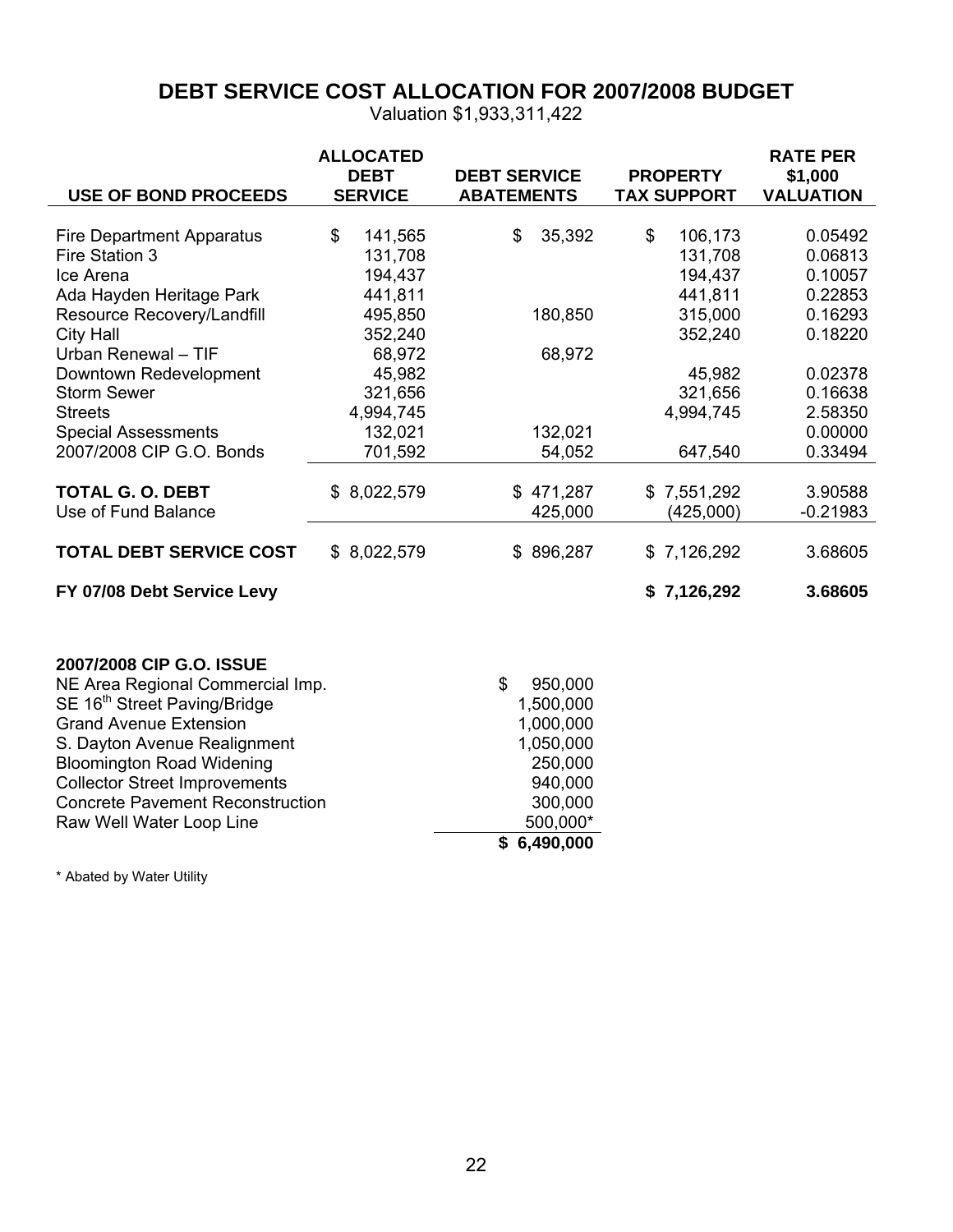### **SUMMARY OF TOTAL REVENUES AND EXPENDITURES ALL FUNDS - REVENUE SUMMARY**

|                                     | 2005/06<br><b>Actuals</b> | 2006/07<br><b>Adopted</b> | 2006/07<br><b>Adjusted</b> | 2007/08<br><b>Adopted</b> | % Change<br>From<br>Adopted |
|-------------------------------------|---------------------------|---------------------------|----------------------------|---------------------------|-----------------------------|
| <b>Property Taxes</b>               | 18,413,699                | 19,401,759                | 19,401,759                 | 20,135,841                | 3.8                         |
| <b>Utility Excise Tax</b>           | 62,073                    | 65,422                    | 65,422                     | 63,073                    | $-3.6$                      |
| <b>Local Option Sales Tax</b>       | 5,321,440                 | 5,454,210                 | 6,013,488                  | 5,801,132                 | 6.4                         |
| <b>Hotel/Motel Taxes</b>            | 1,127,307                 | 1,268,000                 | 1,268,000                  | 1,316,000                 | 3.8                         |
| <b>Other Taxes</b>                  | 6,510,820                 | 6,787,632                 | 7,346,910                  | 7,180,205                 | 5.8                         |
| <b>Licenses &amp; Permits</b>       | 973,003                   | 992,733                   | 969,359                    | 1,177,297                 | 18.6                        |
| <b>Federal Grants</b>               | 2,618,339                 | 2,654,073                 | 3,504,059                  | 6,906,487                 | 160.2                       |
| <b>State Road Use Taxes</b>         | 4,243,809                 | 4,251,258                 | 4,170,088                  | 4,281,696                 | 0.7                         |
| <b>Monies and Credits</b>           | 14,945                    | 15,000                    | 15,000                     | 15,000                    |                             |
| <b>State Grants</b>                 | 3,286,062                 | 4,759,910                 | 5,830,831                  | 2,748,058                 | $-42.3$                     |
| <b>County Contributions</b>         | 168,804                   | 175,142                   | 172,862                    | 178,065                   | 1.7                         |
| <b>Government Cont/Partic</b>       | 3,248,595                 | 3,565,102                 | 3,546,211                  | 3,694,450                 | 3.6                         |
| <b>Intergov'tmental Revenue</b>     | 13,580,554                | 15,420,485                | 17,239,051                 | 17,823,756                | 15.6                        |
| <b>Utility Charges</b>              | 52,808,412                | 52,013,069                | 55,111,362                 | 56,257,762                | 8.2                         |
| <b>Other Chgs for Services</b>      | 8,055,467                 | 8,003,311                 | 7,990,699                  | 8,201,020                 | 2.5                         |
| <b>Charges for Services</b>         | 60,863,879                | 60,016,380                | 63,102,061                 | 64,458,782                | 7.4                         |
| <b>Fines, Forfeit &amp; Penalty</b> | 731,670                   | 727,550                   | 628,410                    | 729,060                   | .2                          |
| Interest                            | 2,857,693                 | 1,969,900                 | 2,650,394                  | 2,364,800                 | 20.0                        |
| Other Uses of Money                 | 820,886                   | 679,791                   | 661,012                    | 641,605                   | $-5.6$                      |
| <b>Use of Money &amp; Property</b>  | 3,678,579                 | 2,649,691                 | 3,311,406                  | 3,006,405                 | 13.5                        |
| Proceeds from Bonds                 | 5,495,000                 | 5,210,380                 | 5,285,000                  | 6,490,000                 | 24.6                        |
| <b>Other Misc. Revenues</b>         | 1,836,174                 | 2,022,585                 | 2,506,935                  | 3,606,458                 | 78.3                        |
| <b>Miscellaneous Revenues</b>       | 7,331,174                 | 7,232,965                 | 7,791,935                  | 10,096,458                | 39.6                        |
| <b>Internal Services</b>            | 10,251,002                | 10,715,349                | 10,405,857                 | 11,139,311                | 4.0                         |
| <b>Total Before Transfers</b>       | 122,334,380               | 123,944,544               | 130,196,748                | 135,747,115               | 9.5                         |
| <b>Transfers</b>                    | 9,631,434                 | 9,908,464                 | 10,370,351                 | 10,309,898                | 4.1                         |
| <b>Grand Total Revenues</b>         | 131,965,814               | 133,853,008               | 140,567,099                | 146,057,013               | 9.1                         |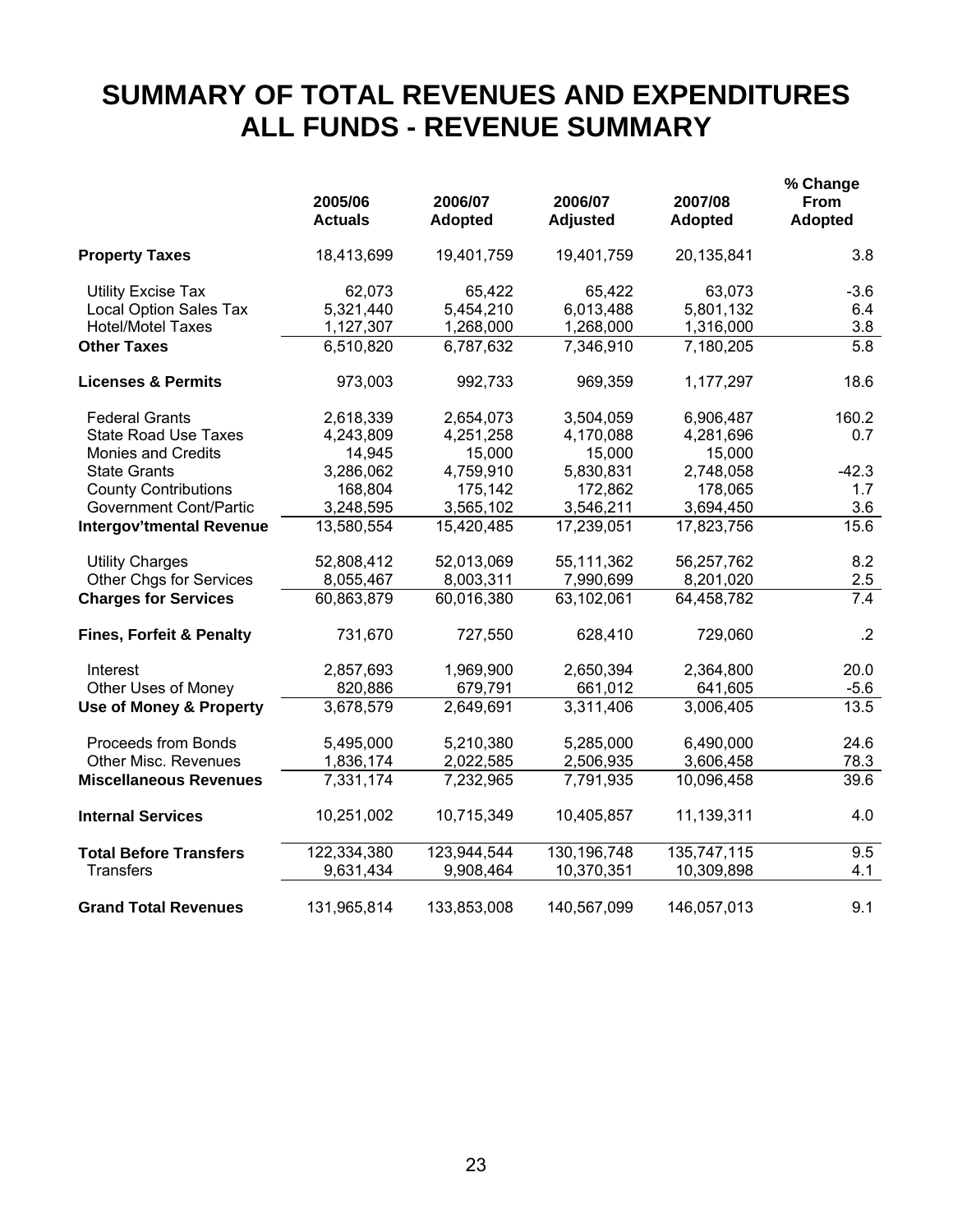## **ALL FUNDS - EXPENDITURES**

|                                   | 2005/06<br><b>Actuals</b> | 2006/07<br><b>Adopted</b> | 2006/07<br><b>Adjusted</b> | 2007/08<br><b>Adopted</b> | % Change<br>From<br><b>Adopted</b> |
|-----------------------------------|---------------------------|---------------------------|----------------------------|---------------------------|------------------------------------|
| <b>OPERATIONS</b>                 |                           |                           |                            |                           |                                    |
| <b>Public Safety</b>              |                           |                           |                            |                           |                                    |
| 421 Law Enforcement               | 6,010,086                 | 6,340,156                 | 6,314,720                  | 6,588,796                 | 3.9                                |
| 422 Fire Safety/Admin             | 4,538,995                 | 4,745,580                 | 4,683,775                  | 4,808,342                 | 1.3                                |
| 423 Inspection/Building Safety    | 709,581                   | 773,017                   | 796,367                    | 986,196                   | 27.6                               |
| 424 Traffic Control               | 682,032                   | 720,043                   | 714,067                    | 715,498                   | $-0.6$                             |
| 428 Other Community Protect       | 558,145                   | 559,400                   | 569,400                    | 589,400                   | 5.4                                |
| <b>Total Public Safety</b>        | 12,498,839                | 13,138,196                | 13,078,329                 | 13,688,232                | 4.2                                |
| <b>Utilities</b>                  |                           |                           |                            |                           |                                    |
| 481 Resource Recovery             | 2,940,785                 | 2,911,165                 | 2,916,689                  | 3,046,024                 | 4.6                                |
| 482 Water Utility                 | 3,522,576                 | 3,714,078                 | 3,806,886                  | 4,042,136                 | 8.8                                |
| 483 Storm Water Diversion         | 235,615                   | 270,957                   | 236,753                    | 270,157                   | $-0.3$                             |
| 484 Wastewater Disposal           | 2,599,849                 | 2,879,287                 | 2,896,235                  | 2,976,480                 | 3.4                                |
| 485 Electric Operations           | 33,487,257                | 35,050,384                | 35,323,700                 | 38,124,267                | 8.8                                |
| 486 Utility Customer Service      | 1,152,959                 | 1,212,067                 | 1,227,903                  | 1,272,144                 | 5.0                                |
| <b>Total Utilities</b>            | 43,939,041                | 46,037,938                | 46,408,166                 | 49,731,208                | $\overline{8.0}$                   |
| Transportation                    |                           |                           |                            |                           |                                    |
| 431 Street System                 | 2,308,333                 | 2,322,553                 | 2,271,849                  | 2,530,920                 | 9.0                                |
| 434 Public Parking                | 613,355                   | 679,690                   | 676,000                    | 691,373                   | 1.7                                |
| 426 Transit System                | 5,353,449                 | 5,845,552                 | 5,869,317                  | 6,170,729                 | 5.6                                |
| 438 Airport                       | 97,611                    | 103,264                   | 110,546                    | 104,019                   | 0.7                                |
| <b>Total Transportation</b>       | 8,372,748                 | 8,951,059                 | 8,927,712                  | 9,497,041                 | 6.1                                |
| <b>Community Enrichment</b>       |                           |                           |                            |                           |                                    |
| 451 Recreation/Administration     | 2,074,879                 | 2,183,500                 | 2,185,530                  | 2,258,571                 | 3.4                                |
| 452 Parks                         | 883,315                   | 903,126                   | 907,216                    | 953,911                   | 5.6                                |
| 455 Library Services              | 2,707,259                 | 2,850,146                 | 2,946,468                  | 2,979,530                 | 4.5                                |
| 456 Library Grants/Donations      | 141,386                   | 77,500                    | 224,429                    | 142,035                   | 83.3                               |
| 441 Health & Sanitation           | 134,073                   | 145,386                   | 139,073                    | 148,430                   | 2.1                                |
| 442 Animal Sheltering/Control     | 291,143                   | 311,746                   | 302,477                    | 332,150                   | 6.6                                |
| 444 Human Services                | 819,546                   | 854,400                   | 854,538                    | 904,108                   | 5.8                                |
| 445 Art Services/Agencies         | 101,478                   | 112,492                   | 139,305                    | 128,316                   | 14.0                               |
| 461 Cemetery                      | 109,901                   | 111,833                   | 109,503                    | 111,018                   | $-0.7$                             |
| 462 Leased Housing                | 894,091                   | 960,990                   | 993,303                    | 1,017,891                 | 5.9                                |
| 463 Affordable Housing            | 171,119                   | 264,294                   | 285,411                    | 111,651                   | $-57.8$                            |
| 464 Comm. Dev. Block Grant        | 528,271                   | 502,589                   | 967,524                    | 487,358                   | $-3.0$                             |
| 465 Economic Development          | 124,680                   | 146,716                   | 164,638                    | 160,632                   | 9.5                                |
| 467 Cable TV                      | 69,428                    | 87,520                    | 94,306                     | 91,484                    | 4.5                                |
| <b>Total Community Enrichment</b> | 9,050,569                 | 9,512,238                 | 10,313,721                 | 9,827,085                 | 3.3                                |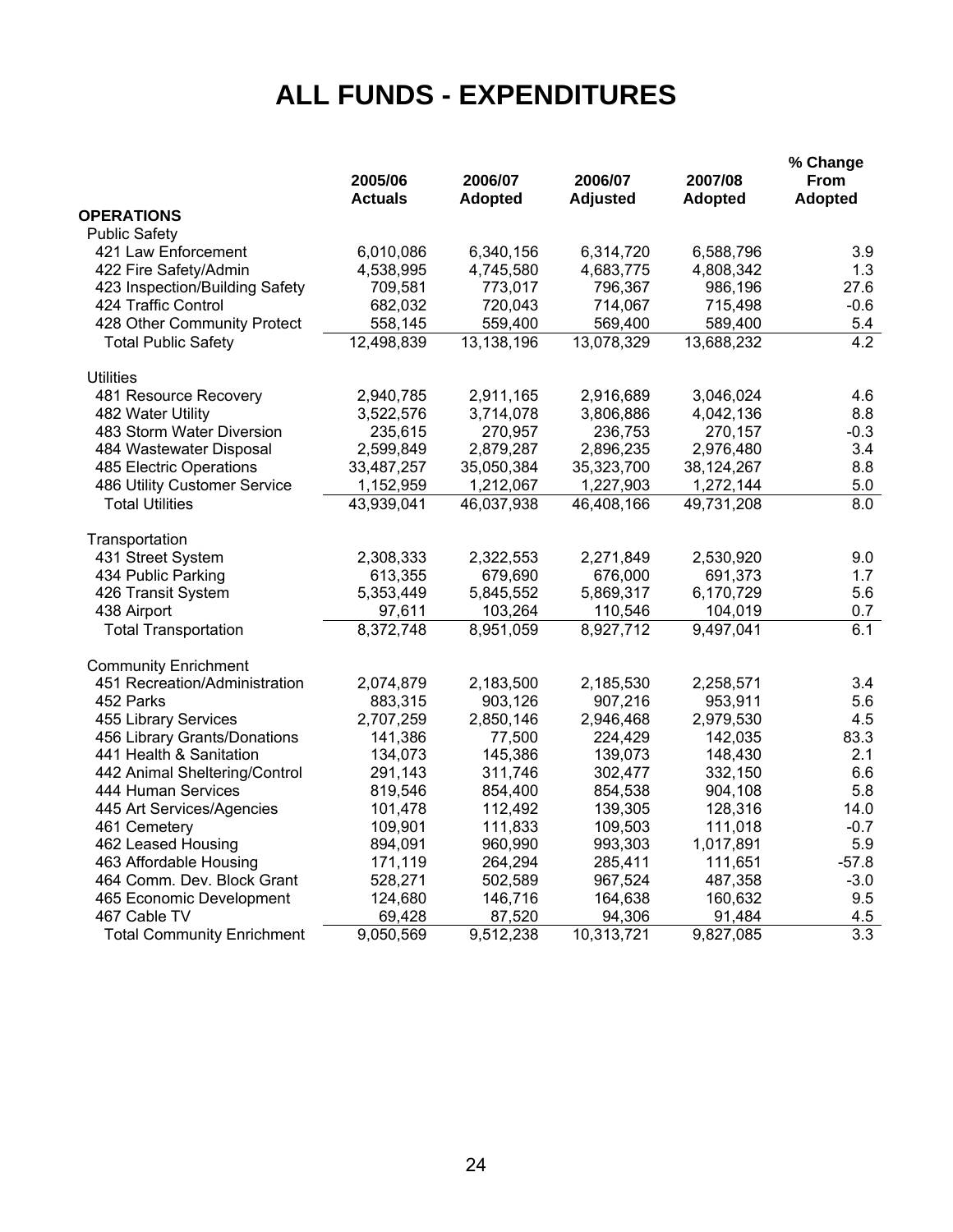# **ALL FUNDS – EXPENDITURES, continued**

|                                                                 | 2005/06<br><b>Actuals</b> | 2006/07<br><b>Adopted</b> | 2006/07<br><b>Adjusted</b> | 2007/08<br><b>Adopted</b> | % Change<br>From<br>Adopted |
|-----------------------------------------------------------------|---------------------------|---------------------------|----------------------------|---------------------------|-----------------------------|
| <b>General Government</b>                                       |                           |                           |                            |                           |                             |
| 410 City Council Spec. Alloc.                                   | 62,353                    | 138,750                   | 211,993                    | 117,000                   | $-15.7$                     |
| 411 Legislative                                                 | 350,568                   | 360,888                   | 358,971                    | 391,262                   | 8.4                         |
| 412 City Council Contingency                                    | 45,271                    | 50,000                    | 50,000                     | 50,000                    |                             |
| 413 Executive                                                   | 527,943                   | 544,819                   | 555,663                    | 570,936                   | 4.8                         |
| <b>414 Financial Services</b>                                   | 1,050,078                 | 1,105,570                 | 1,106,158                  | 1,164,825                 | 5.4                         |
| 415 Administrative Services                                     | 1,610,163                 | 1,627,746                 | 1,739,718                  | 1,722,028                 | 5.8                         |
| 416 Public Works Admin/Engr                                     | 1,123,967                 | 1,265,438                 | 1,277,445                  | 1,489,047                 | 17.7                        |
| 417 Merit Adjustment                                            |                           | 163,747                   |                            | 207,459                   | 26.7                        |
| 418 Public Buildings                                            | 321,436                   | 318,466                   | 324,588                    | 333,869                   | 4.8                         |
| <b>Total General Government</b>                                 | 5,091,779                 | 5,575,424                 | 5,624,536                  | 6,046,426                 | 8.4                         |
| <b>TOTAL OPERATIONS</b>                                         | 78,952,976                | 83,214,855                | 84,352,464                 | 88,789,992                | 6.7                         |
| <b>CIP</b>                                                      |                           |                           |                            |                           |                             |
| 419 General Gov't CIP                                           | 23,739                    | 50,000                    | 76,261                     | 938,000                   | 1,776.0                     |
| 429 Public Safety CIP                                           | 1,089,589                 | 2,015,500                 | 3,462,753                  | 1,439,402                 | $-28.6$                     |
| 489 Utilities CIP                                               | 10,924,375                | 9,013,200                 | 23,378,685                 | 11,469,172                | 27.3                        |
| 439 Transportation CIP                                          | 6,803,494                 | 9,630,500                 | 12,101,029                 | 14,687,500                | 52.5                        |
| 459 Community Enrich CIP                                        | 1,027,182                 | 949,220                   | 1,444,368                  | 1,041,260                 | 9.7                         |
| 519 Internal Services CIP                                       |                           |                           |                            | 48,000                    |                             |
| <b>TOTAL CIP</b>                                                | 19,868,379                | 21,658,420                | 40,463,096                 | 29,623,334                | 36.8                        |
| <b>DEBT SERVICE</b>                                             |                           |                           |                            |                           |                             |
| 471 General Obligation Bonds                                    | 9,545,405                 | 8,088,772                 | 7,933,303                  | 8,022,578                 | $-0.8$                      |
| 472 Electric Revenue Bonds                                      | 1,925,188                 | 1,914,150                 | 1,914,150                  | 103,000                   | $-94.6$                     |
| 478 Bond Costs                                                  | 47,884                    |                           | 22,407                     |                           |                             |
| <b>Total Debt Service</b>                                       | 11,518,477                | 10,002,922                | 9,869,860                  | 8,125,578                 | $-18.8$                     |
| <b>INTERNAL SERVICES</b>                                        |                           |                           |                            |                           |                             |
| 511 Information Services                                        | 1,365,789                 | 1,563,901                 | 1,733,448                  | 1,678,661                 | 7.3                         |
| 512 Telephone System                                            | 220,830                   | 221,760                   | 229,652                    | 220,577                   | $-0.5$                      |
| 513 Purchasing Services                                         | 274,316                   | 303,757                   | 309,871                    | 383,813                   | 26.4                        |
| 521 Risk Administration                                         | 1,242,500                 | 1,354,058                 | 1,369,818                  | 1,425,566                 | 5.3                         |
| 522 Health Ins Management                                       | 4,144,719                 | 5,181,542                 | 4,944,987                  | 5,359,819                 | 3.4                         |
| 525 Fleet Maintenance Svcs                                      | 1,504,546                 | 1,539,245                 | 1,649,056                  | 1,662,715                 | 8.0                         |
| 526 Fleet Acquisition & Disp.<br><b>Total Internal Services</b> | 1,092,091<br>9,844,791    | 737,907<br>10,902,170     | 1,431,967<br>11,668,799    | 1,062,437<br>11,793,588   | 44.0<br>8.2                 |
|                                                                 |                           |                           |                            |                           |                             |
| <b>Total Expenditures Before</b>                                |                           |                           |                            |                           |                             |
| <b>Transfers</b>                                                | 120, 184, 623             | 125,778,367               | 146,354,219                | 138,332,492               | 10.0                        |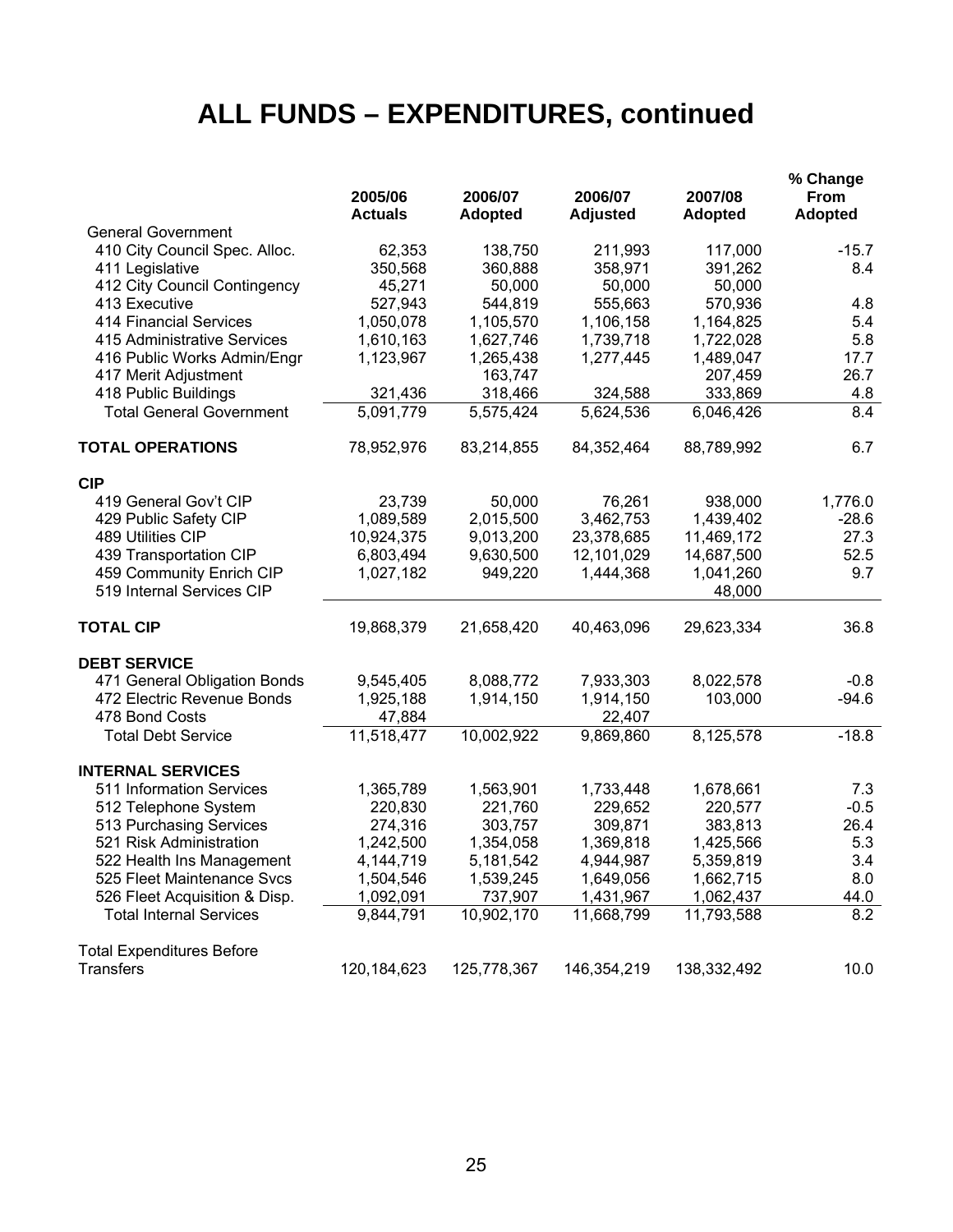### **ALL FUNDS – EXPENDITURES, continued**

|                                           | 2005/06<br><b>Actuals</b> | 2006/07<br><b>Adopted</b> | 2006/07<br><b>Adjusted</b> | 2007/08<br><b>Adopted</b> | % Change<br><b>From</b><br><b>Adopted</b> |
|-------------------------------------------|---------------------------|---------------------------|----------------------------|---------------------------|-------------------------------------------|
| <b>TRANSFERS</b>                          |                           |                           |                            |                           |                                           |
| 598 Transfers                             | 9,631,434                 | 9,908,464                 | 10,370,351                 | 10,309,898                | 4.0                                       |
| 531 Hotel/Motel Pass Thru                 | 778,081                   | 905.714                   | 905.714                    | 940,000                   | 3.8                                       |
| <b>Total Transfers</b>                    | 10,409,515                | 10,814,178                | 11,276,065                 | 11,249,898                | 4.0                                       |
| <b>GRAND TOTAL</b><br><b>EXPENDITURES</b> | 130,594,138               | 136,592,545               | 157,630,284                | 149,582,390               | 9.5                                       |

### **WHERE THE MONEY IS SPENT... 2007/08 ADOPTED**



Excluding Transfers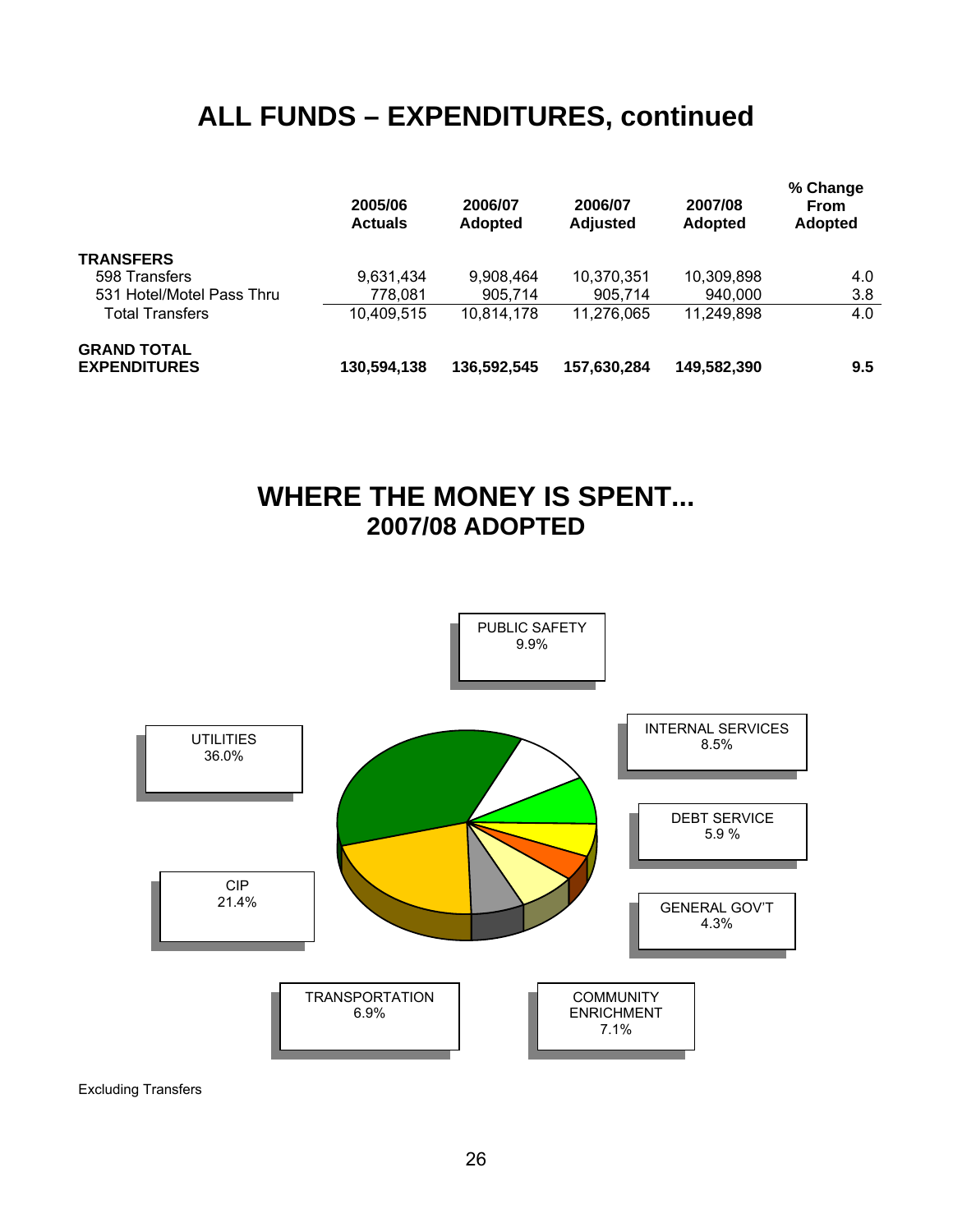### **ALL FUNDS - EXPENDITURES BY CATEGORY**

|                                           | 2005/06<br><b>Actuals</b> | 2006/07<br><b>Adopted</b> | 2006/07<br><b>Adjusted</b> | 2007/08<br><b>Adopted</b> | % Change<br><b>From</b><br><b>Adopted</b> |
|-------------------------------------------|---------------------------|---------------------------|----------------------------|---------------------------|-------------------------------------------|
| <b>Personal Services</b>                  | 37,499,691                | 39,958,650                | 39,371,607                 | 42,093,727                | 5.3                                       |
| Contractual                               | 31,226,021                | 26,421,180                | 27,899,738                 | 28,731,554                | 8.7                                       |
| Commodities                               | 18,798,817                | 21,757,266                | 21,835,661                 | 23,228,390                | 6.8                                       |
| Capital                                   | 17,627,590                | 23,048,198                | 42,962,833                 | 31,399,080                | 36.2                                      |
| Debt                                      | 11,518,477                | 10,002,922                | 9,869,860                  | 8,125,578                 | $-18.8$                                   |
| Other (Refunds,<br>Insurance Claims, etc. | 3,514,027                 | 4,590,151                 | 4,414,520                  | 4,754,163                 | 3.6                                       |
| <b>Transfers</b>                          | 10,409,515                | 10,814,178                | 11,276,065                 | 11,249,898                | 4.0                                       |
| <b>Total Expenditures</b>                 | 130,594,138               | 136,592,545               | 157,630,284                | 149,582,390               | 9.5                                       |

**BREAKDOWN BY MAJOR EXPENSE CATEGORY 2007/08 ADOPTED** 



Excluding Transfers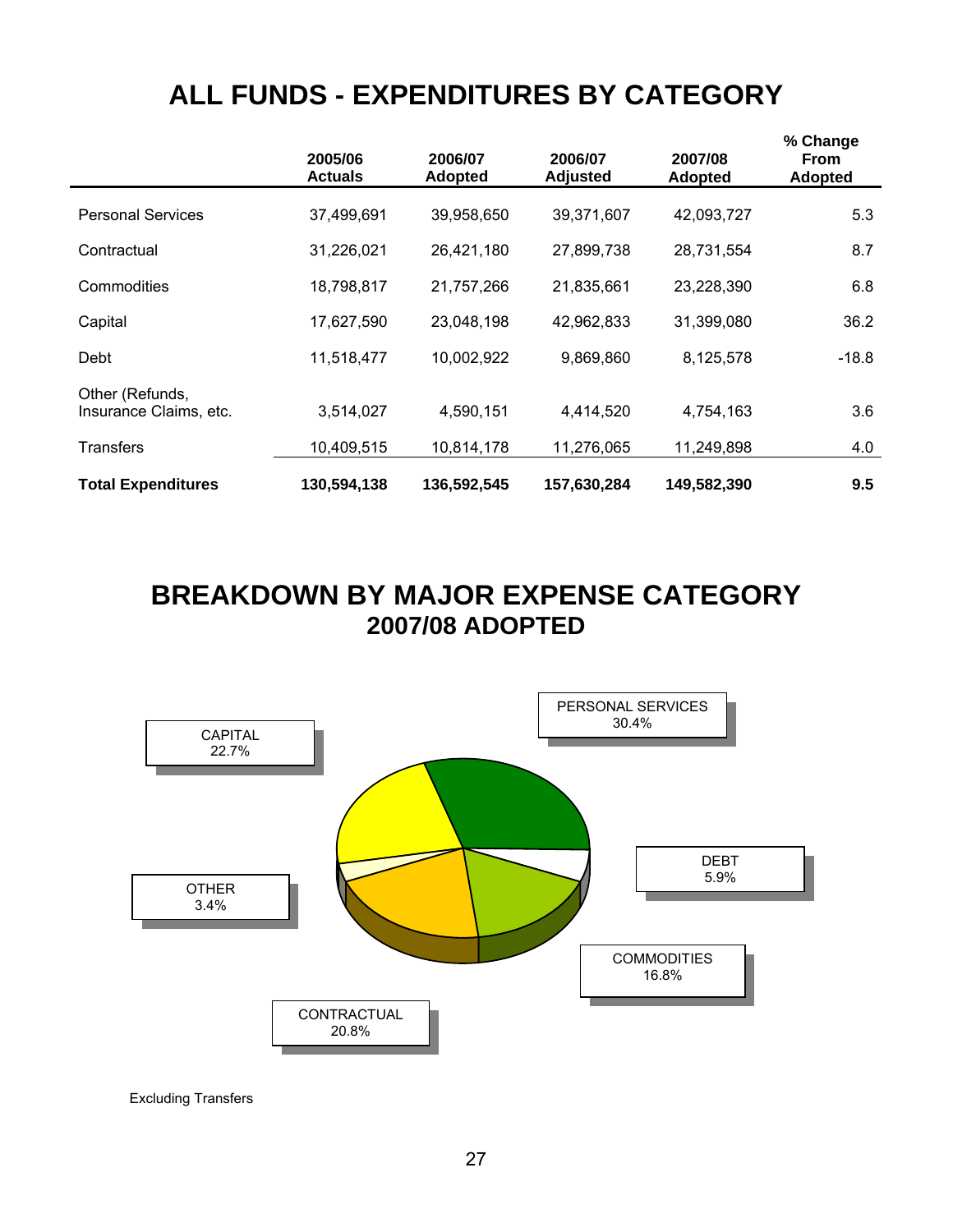### **ALL FUNDS - EXPENDITURES BY TYPE**

|                                   | 2005/06<br><b>Actuals</b> | 2006/07<br><b>Adopted</b> | 2006/07<br><b>Adjusted</b> | 2007/08<br><b>Adopted</b> | % Change<br><b>From</b><br><b>Adopted</b> |
|-----------------------------------|---------------------------|---------------------------|----------------------------|---------------------------|-------------------------------------------|
| <b>Operations</b>                 | 78,952,976                | 83,214,855                | 84,352,464                 | 88,789,992                | 6.7                                       |
| <b>CIP</b>                        | 19,868,379                | 21,658,420                | 40,463,096                 | 29,623,334                | 36.8                                      |
| Debt                              | 11,518,477                | 10,002,922                | 9,869,860                  | 8,125,578                 | $-18.8$                                   |
| <b>Internal Services</b>          | 9,844,791                 | 10,902,170                | 11,668,799                 | 11,793,588                | 8.2                                       |
| <b>Sub-Total Before Transfers</b> | 120,184,623               | 125,778,367               | 146,354,219                | 138,332,492               | 10.0                                      |
| <b>Transfers</b>                  | 10,409,515                | 10,814,178                | 11,276,065                 | 11,249,898                | 4.0                                       |
| <b>Total Expenditures</b>         | 130,594,138               | 136,592,545               | 157,630,284                | 149,582,390               | 9.5                                       |

### **EXPENDITURES BY TYPE 2007/08 ADOPTED**

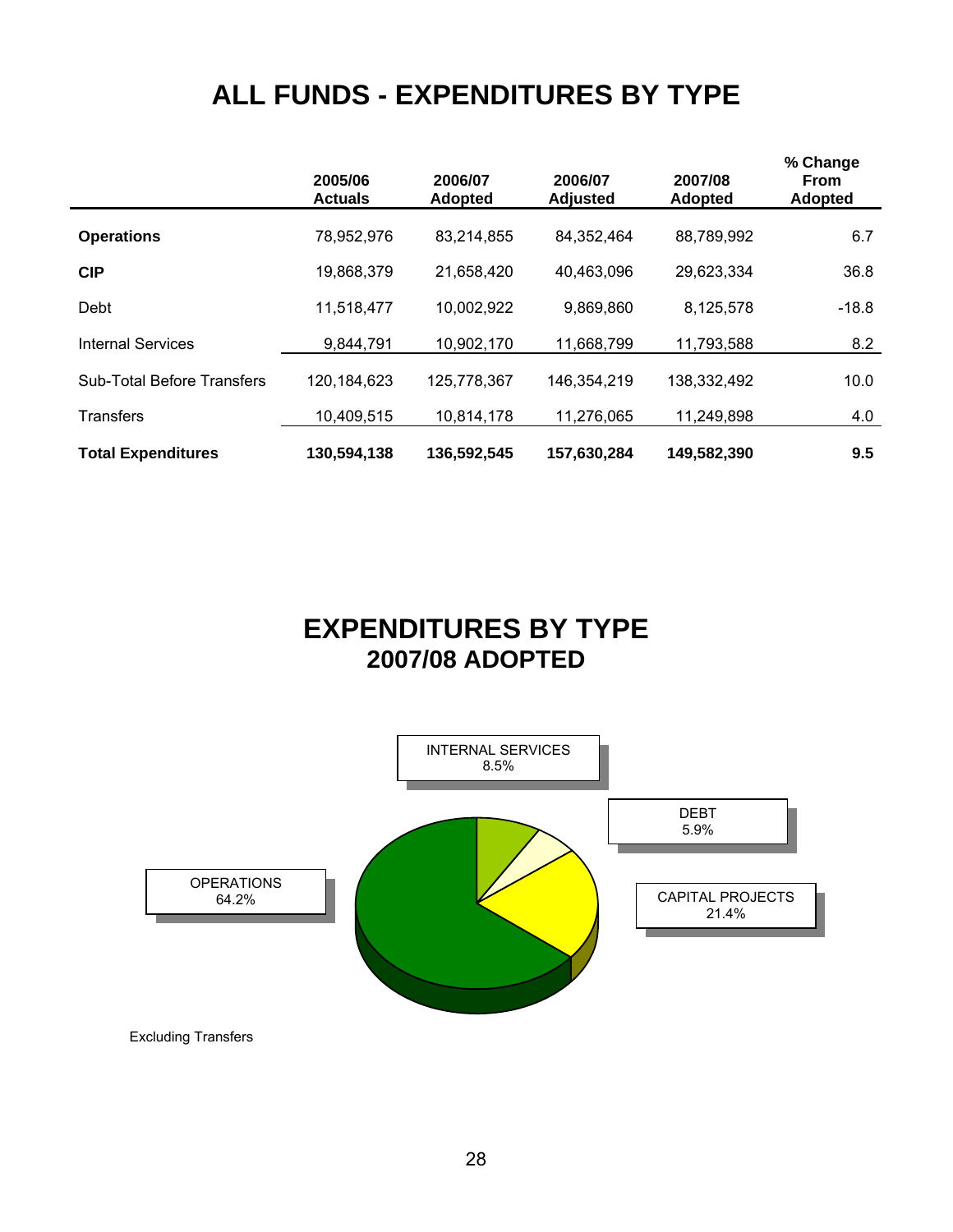

The Water Pollution Control (WPC) Plant received the *Platinum Peak Performance Award* from the National Association of Clean Water Agencies for five consecutive years with 100% compliance with its discharge permit. In the 16+ years since the plant came online, it has met over 19,000 numerical limits without a single violation. There were fewer than two dozen Platinum Award winners in the entire country in 2005.

The City of Ames' Fire Department received an improvement in its fire department rating from the Insurance Services Office (ISO). ISO is a privately funded agency that sets fire insurance rates for many insurance companies. ISO rates communities on a scale of 1 to 10, with 1 being the best a community could obtain. The City of Ames has been rated a 4 for the past two decades. The new ISO rating for the City of Ames is a 3. There is no city in Iowa with an ISO rating higher than a 3.

The Public Works Department received the following awards:

- The Public Works Engineering Division was given the Leadership Award by the Asphalt Paving Association of Iowa at the organization's  $50<sup>th</sup>$  Annual Convention on December 1, 2005. The award was given for continuing excellence and innovation in hot mix asphalt paving. It is only the second time in the history of the association that this award has been given.
- American Society Concrete Paving Award, "Iowa's Best" awarded by the Iowa Concrete Paving Association for the Mortensen Parkway Paving Project from Gateway Hills Drive to Elwood Drive. The award is in recognition of outstanding design and construction of a concrete paving project.

The City received the Fully Accredited Agency Award from the Universal Public Purchasing Council for the second time in 2006. This award recognized that all three professional staff in the Purchasing Division who work with procurement are Certified Professional Public Buyers. The City was one of just 27 public agencies recognized for this achievement.

Fleet Services received the "Blue Seal of Excellence" award for FY 06/07 for the third year in a row from the National Institute for Automotive Service Excellence (ASE). This award requires that 75% of an employer's fleet technicians are ASE certified; Ames' Fleet Technicians are 100% Certified Master Automotive and Master Truck Technicians.

The City of Ames has been recognized by the U.S. EPA as a "Clean Water Partner for the 21<sup>st</sup> Century". The award is part of the celebration of the 30<sup>th</sup> anniversary of the Clean Water Act and is intended to recognize local governments that have undertaken extraordinary efforts, beyond the requirements of the Clean Water Act, to protect and improve the overall health of the nation's watersheds. The City's application was based on the outcome of the College Creek Watershed cleanup and on the ongoing efforts at Ada Hayden Heritage Park.

The 2006 "Art Around The Corner" brochure received a Silver Award for superb craftsmanship in production from the Graphic Professionals Resource Network.

Aaa Bond Rating for 2006, from Moody's Investors Service.

Certificate of Achievement for Excellence in Financial Reporting, Government Finance Officers Association. Every year since 1978/79.

Distinguished Budget Presentation Award, Government Finance Officers Association. Every year since 1986/87.

Tree City USA for 22 consecutive years.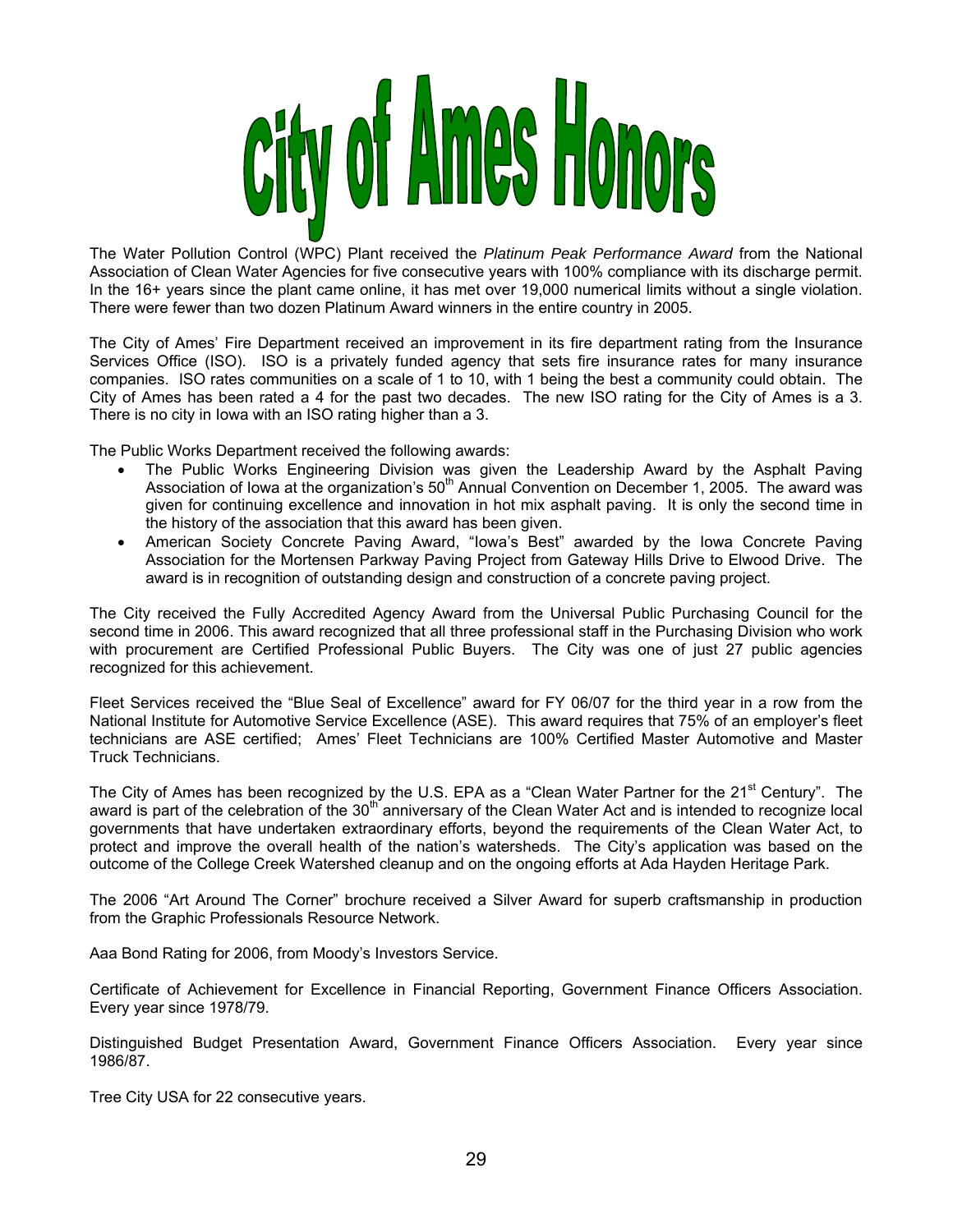### **ELECTRIC RATE COMPARISON For Rates in Effect December 2005**

By Ames Municipal Electric System

#### **RESIDENTIAL RATE COMPARISON**

|                            | <b>250 kWh</b> | % *    | 500 kWh     | % *    | 750 kWh |        | $%$ *  |    | 1.000 kWh |        |  |
|----------------------------|----------------|--------|-------------|--------|---------|--------|--------|----|-----------|--------|--|
| <b>SUMMER</b>              |                |        |             |        |         |        |        |    |           |        |  |
| <b>Ames Electric Svcs.</b> | \$<br>24.45    | $-44%$ | \$<br>45.00 | $-36%$ | \$      | 64.95  | $-32%$ | \$ | 84.90     | $-30%$ |  |
| <b>Alliant Energy</b>      | 43.67          |        | 76.72       |        |         | 103.52 |        |    | 139.32    |        |  |
| MidAmerican Energy         | 29.68          |        | 50.86       |        |         | 72.03  |        |    | 93.21     |        |  |
| <b>Consumers Energy</b>    | 54.75          |        | 79.00       |        |         | 103.25 |        |    | 127.50    |        |  |
| Midland Power Coop         | 46.95          |        | 73.90       |        |         | 100.85 |        |    | 127.81    |        |  |
| <b>WINTER</b>              |                |        |             |        |         |        |        |    |           |        |  |
| <b>Ames Electric Svcs.</b> | 22.20          | $-47%$ | 39.80       | $-41%$ |         | 55.75  | $-39%$ |    | 71.70     | $-37%$ |  |
| <b>Alliant Energy</b>      | 38.02          |        | 65.42       |        |         | 88.55  |        |    | 111.67    |        |  |
| MidAmerican Energy         | 29.05          |        | 49.61       |        |         | 70.16  |        |    | 90.71     |        |  |
| <b>Consumers Energy</b>    | 54.75          |        | 79.00       |        |         | 103.25 |        |    | 127.50    |        |  |
| Midland Power Coop         | 46.95          |        | 73.90       |        |         | 100.85 |        |    | 127.81    |        |  |

#### **COMMERCIAL/GENERAL SERVICE/INDUSTRIAL RATE COMPARISON**

|                            | 7.500 kWh    | $%$ *  | 10.000 kWh<br>40KW | $%$ *  | 12.500 kWh<br><b>50KW</b> | $%$ *  | 30,000 kWh<br><b>100 KW</b> | $%$ *   |
|----------------------------|--------------|--------|--------------------|--------|---------------------------|--------|-----------------------------|---------|
| <b>SUMMER</b>              |              |        |                    |        |                           |        |                             |         |
| <b>Ames Electric Svcs.</b> | \$<br>604.00 | $-20%$ | \$<br>794.00       | $-35%$ | 982.50<br>\$              | $-35%$ | \$2,129.00                  | $-32\%$ |
| <b>Alliant Energy</b>      | 869.86       |        | 1.265.20           |        | 1.581.50                  |        | 3.374.60                    |         |
| MidAmerican Energy         | 658.03       |        | 1.184.09           |        | 1.462.07                  |        | 2.960.37                    |         |
| <b>Consumers Energy</b>    | 842.80       |        | 1.512.45           |        | 1.870.96                  |        | 3,848.32                    |         |
| Midland Power Coop         | 636.54       |        | 894.00             |        | 1.117.50                  |        | 2.383.00                    |         |
| <b>WINTER</b>              |              |        |                    |        |                           |        |                             |         |
| <b>Ames Electric Svcs.</b> | \$474.50     | $-32%$ | \$<br>680.00       | $-41%$ | \$.<br>840.00             | $-41%$ | \$1.839.00                  | -38%    |
| <b>Alliant Energy</b>      | 684.16       |        | 1.071.40           |        | 1.339.25                  |        | 2.915.60                    |         |
| MidAmerican Energy         | 614.23       |        | 1.108.09           |        | 1.367.07                  |        | 2.770.37                    |         |
| <b>Consumers Energy</b>    | 842.80       |        | 1.512.45           |        | 1.870.96                  |        | 3,848.32                    |         |
| Midland Power Coop         | 636.54       |        | 894.00             |        | 1.117.50                  |        | 2,383.00                    |         |

**\* % indicates difference in A.M.E.S. rates compared to average of other four utilities.** 

NOTE: Some utilities also offer optional rates for electric heat, time-of-use, etc.

#### **ENERGY COST ADJUSTMENT FOR 2005 RATE COMPARISON SUMMER RATE PERIOD**

|                       | Residential | Commercial | Industrial |                         |                      |
|-----------------------|-------------|------------|------------|-------------------------|----------------------|
| Ames Electric Svcs.   | \$0.00680   | \$0.00680  | \$0.00680  | Ames Electric Sycs.     | June, July, Aug, Sep |
| <b>Alliant Energy</b> | 0.02290     | 0.02290    | 0.02290    | <b>Alliant Energy</b>   | June 16 - Sep 15     |
| MidAmerican Energy    | N/A         | N/A        | N/A        | MidAmerican Energy      | June, July, Aug, Sep |
| Consumers Energy      | 0.00500     | 0.00500    | 0.00500    | <b>Consumers Energy</b> | N/A                  |
| Midland Power Coop    | 0.00541     | N/A        | N/A        | Midland Power Coop      | N/A                  |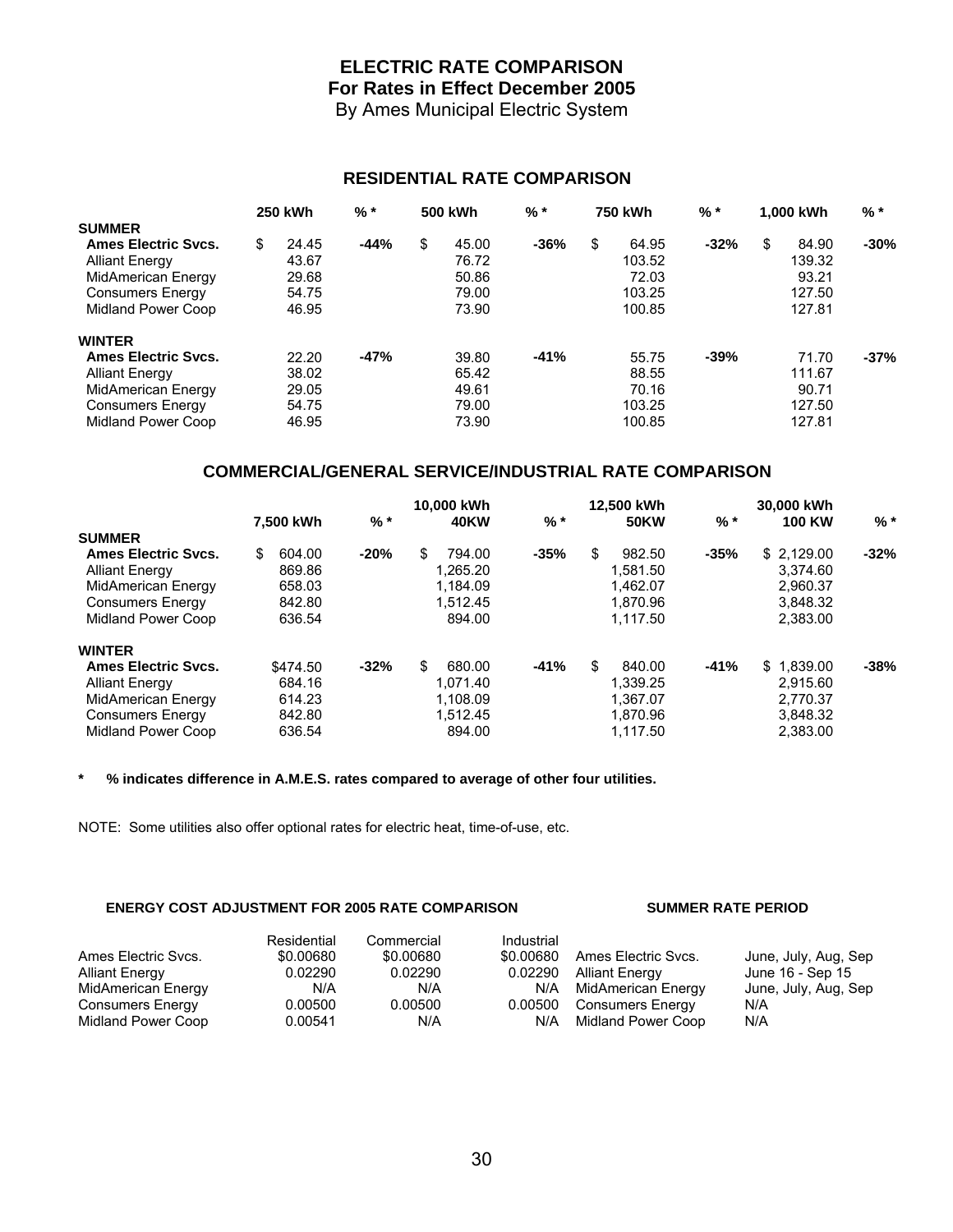#### **RESIDENTIAL WATER RATE COMPARISON**

Iowa Cities of 10,000 and Over Population Rates as of September 2005

#### *With Softening*

|               | <b>Population</b> |                |             |   |            |              |               |                |
|---------------|-------------------|----------------|-------------|---|------------|--------------|---------------|----------------|
|               | <b>Served</b>     | <b>Minimum</b> | 600 cf      |   | $1,000$ cf | 10,000 cf    | 50,000 cf     | 100,000 cf     |
| Ames          | 50.731            | 7.30<br>\$     | \$<br>15.64 | S | 21.20      | 168.20<br>\$ | 811.80<br>\$. | 1,623.60<br>\$ |
| Ankeny        | 34,000            | 4.60           | 14.73       |   | 23.74      | 241.79       | 1,206.64      | 2.422.19       |
| Boone         | 12,400            | 7.37           | 22.22       |   | 34.10      | 260.15       | 884.68        | 1,666.28       |
| Cedar Rapids  | 122,000           | 3.65           | 11.15       |   | 16.15      | 130.48       | 607.60        | 1,186.56       |
| Iowa City     | 62,380            | 6.75           | 22.50       |   | 35.10      | 258.24       | 1,176.85      | 2,326.61       |
| Marshalltown  | 26,009            | 4.85           | 12.77       |   | 18.05      | 137.95       | 673.50        | 1,340.95       |
| <b>Newton</b> | 16,000            | 6.40           | 11.20       |   | 16.00      | 98.40        | 452.37        | 901.57         |
| W. Des Moines | 46.403            | 3.00           | 16.73       |   | 25.88      | 231.75       | 1.146.75      | 2.290.50       |
| Ames Rank     |                   |                |             |   |            |              |               |                |
| Among 21      |                   | ⇁              | 9           |   | 13         | 14           | 11            | 11             |

#### *With Other Treatment*

|                    | <b>Population</b> |                |             |             |              |              |                |
|--------------------|-------------------|----------------|-------------|-------------|--------------|--------------|----------------|
|                    | <b>Served</b>     | <b>Minimum</b> | 600 cf      | $1,000$ cf  | 10,000 cf    | 50,000 cf    | 100,000 cf     |
| <b>Cedar Falls</b> | 36,145            | \$<br>6.27     | \$<br>9.81  | \$<br>12.17 | \$<br>54.59  | \$<br>233.06 | \$<br>454.59   |
| Fort Dodge         | 25,136            | 7.82           | 13.68       | 20.70       | 144.55       | 609.80       | 1,123.55       |
| Marion             | 26.294            | 6.11           | 9.22        | 13.36       | 106.02       | 493.27       | 962.07         |
| Sioux City         | 82,000            | 6.16           | 13.68       | 21.20       | 159.16       | 625.87       | 1,208.31       |
| Ames Rank          |                   |                |             |             |              |              |                |
| Among 33           |                   | 10             | 14          | 18 (tie)    | 19           | 15           | 15             |
|                    |                   |                |             |             |              |              |                |
| Range              |                   | \$<br>0.00     | \$<br>5.05  | \$<br>7.69  | \$<br>54.59  | \$<br>242.48 | \$<br>446.48   |
|                    | to                | 9.78           | 23.90       | 36.50       | 320.00       | 1.580.00     | 3,155.00       |
| Median Rate        |                   | \$<br>6.27     | \$<br>14.64 | \$<br>22.41 | \$<br>171.36 | \$<br>777.90 | 1,579.03<br>\$ |
| Ames, % of Median  |                   | 116.4          | 106.8       | 94.6        | 98.2         | 104.4        | 102.8          |

#### **RESIDENTIAL SEWER SERVICE CHARGE COMPARISON**

Iowa Cities of 10,000 and Over Population Rates as of September 2005

|                     | <b>Population</b> |                |             |             |              |              |                |
|---------------------|-------------------|----------------|-------------|-------------|--------------|--------------|----------------|
|                     | <b>Served</b>     | <b>Minimum</b> | 600 cf      | $1,000$ cf  | 10,000 cf    | 50,000 cf    | 100,000 cf     |
| Ames                | 50.731            | \$<br>6.05     | \$<br>15.35 | \$<br>21.55 | \$<br>161.05 | \$<br>781.05 | \$1,556.05     |
| Ankeny              | 34,000            | 6.96           | 20.24       | 29.09       | 228.21       | 1,113.21     | 2,219.46       |
| Boone               | 12,400            | 9.89           | 23.99       | 33.39       | 244.89       | 1,184.89     | 2,359.89       |
| <b>Cedar Falls</b>  | 36,145            | 12.30          | 18.42       | 24.54       | 162.24       | 774.24       | 1,539.24       |
| <b>Cedar Rapids</b> | 122,000           | 7.46           | 12.70       | 18.10       | 137.80       | 669.80       | 1,334.80       |
| Fort Dodge          | 25,136            | 10.27          | 13.26       | 19.24       | 153.57       | 750.57       | 1,496.82       |
| Iowa City           | 62,380            | 7.18           | 24.78       | 38.86       | 355.66       | 1,763.66     | 3,523.66       |
| Marshalltown        | 26,009            | 9.51           | 17.37       | 22.61       | 140.51       | 664.51       | 1,319.51       |
| <b>Newton</b>       | 16,000            | 6.98           | 15.94       | 24.90       | 226.50       | 1,122.50     | 2,242.50       |
| Sioux City          | 82,000            | 5.53           | 13.25       | 20.97       | 199.57       | 981.38       | 1,957.80       |
| W. Des Moines       | 46,403            | 0.00           | 14.68       | 24.13       | 236.75       | 1,181.75     | 2,363.00       |
| Ames Rank           |                   |                |             |             |              |              |                |
| Among 35            |                   | 20             | 20          | 21          | 23           | 22           | 22             |
|                     |                   |                |             |             |              |              |                |
| Range               |                   | \$<br>0.00     | \$<br>8.25  | \$<br>11.25 | \$<br>78.75  | \$<br>378.75 | \$<br>753.75   |
|                     | to                | 12.30          | 25.75       | 38.86       | 355.66       | 1,763.66     | 3,523.66       |
| <b>Median Rate</b>  |                   | \$<br>6.15     | \$<br>15.77 | \$<br>23.32 | \$<br>181.00 | \$<br>905.00 | \$<br>1,810.00 |
| Ames, % of Median   |                   | 98.4           | 97.3        | 92.4        | 90.0         | 86.3         | 86.0           |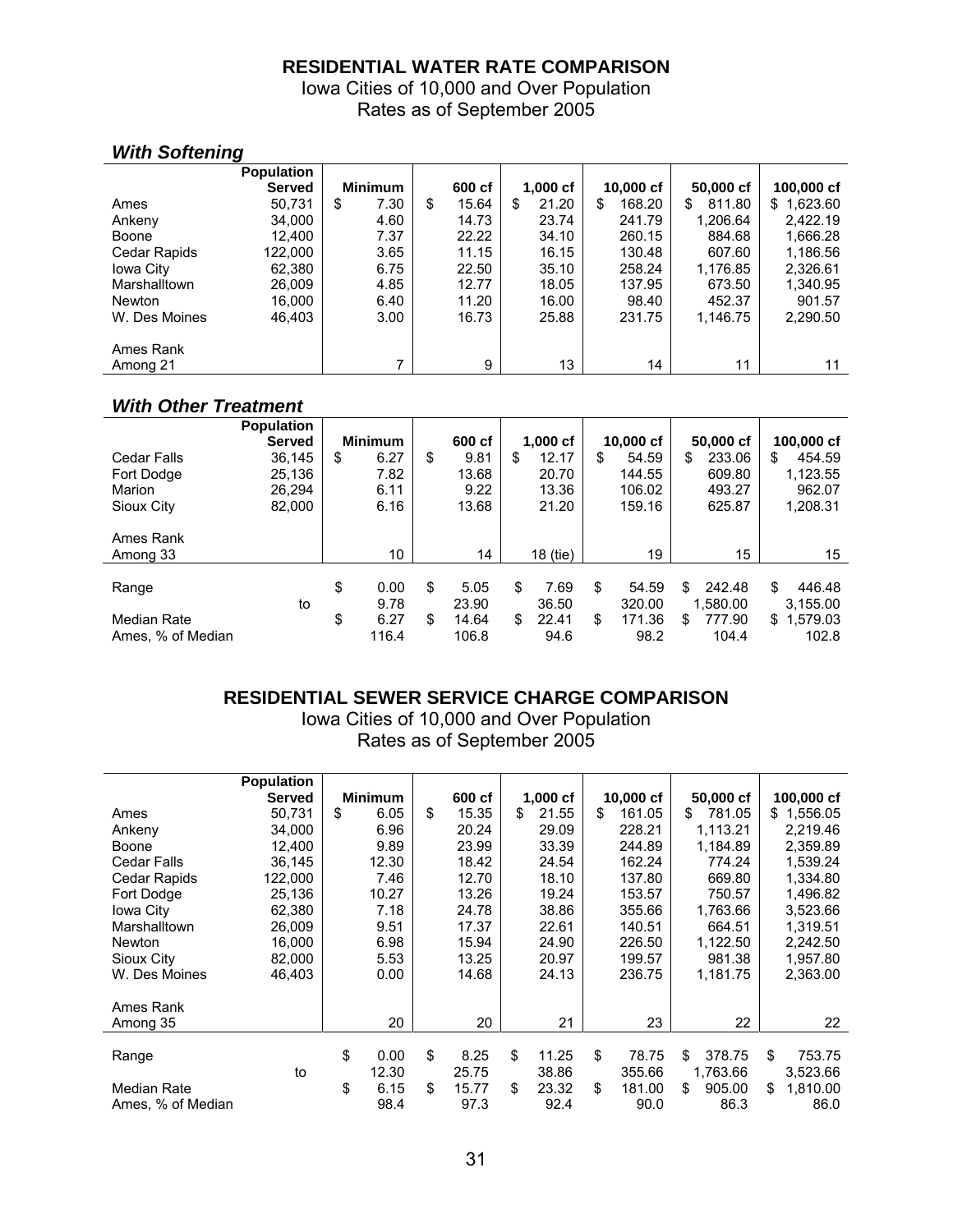### **CITY OF AMES, IOWA ORGANIZATIONAL CHART**

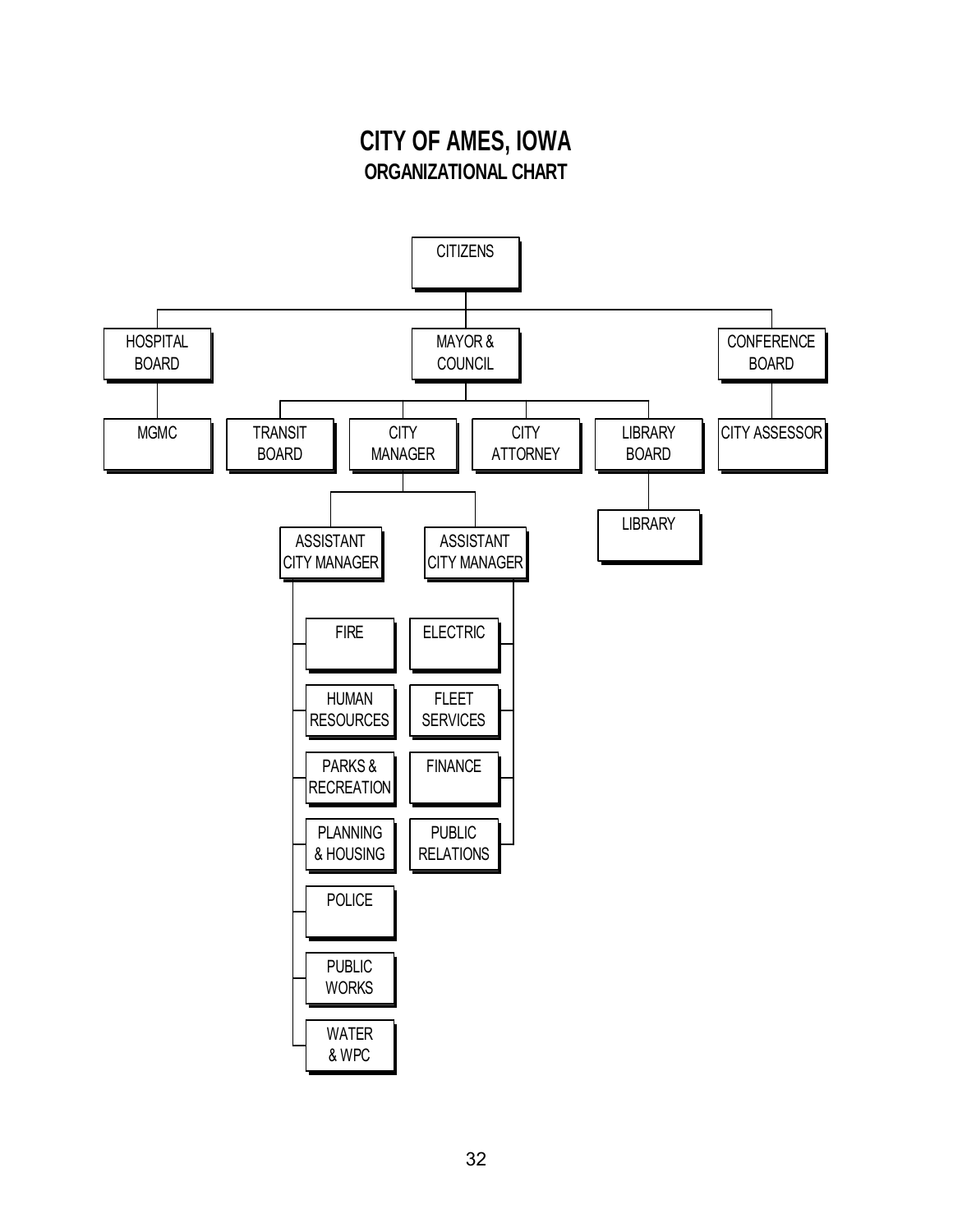### **AMES CITY COUNCIL APPOINTEES**

| <b>Name</b>            | Title         | <b>Phone Number</b> |
|------------------------|---------------|---------------------|
| <b>Steve Schainker</b> | City Manager  | 515-239-5101        |
| Doug Marek             | City Attorney | 515-239-5146        |

# **CITY OF AMES, IOWA, DEPARTMENT HEADS**

| <b>Name</b>            | <b>Department</b>                    | <b>Phone Number</b> |
|------------------------|--------------------------------------|---------------------|
| Donald Kom             | Electric                             | 515-239-5171        |
| <b>Paul Hinderaker</b> | <b>Fleet Services</b>                | 515-239-5520        |
| Duane Pitcher          | Finance                              | 515-239-5113        |
| <b>Clint Petersen</b>  | Fire                                 | 515-239-5414        |
| Julie Huisman          | <b>Human Resources</b>               | 515-239-5199        |
| <b>Art Weeks</b>       | Library                              | 515-239-5630        |
| <b>Nancy Carroll</b>   | <b>Parks and Recreation</b>          | 515-239-5350        |
| Steve Osguthorpe       | Planning & Housing                   | 515-239-5400        |
| <b>Chuck Cychosz</b>   | Police                               | 515-239-5130        |
| John Joiner            | <b>Public Works</b>                  | 515-239-5162        |
| Sheri Kyras            | Transportation - CyRide              | 515-296-4603        |
| John Dunn              | <b>Water &amp; Pollution Control</b> | 515-239-5150        |